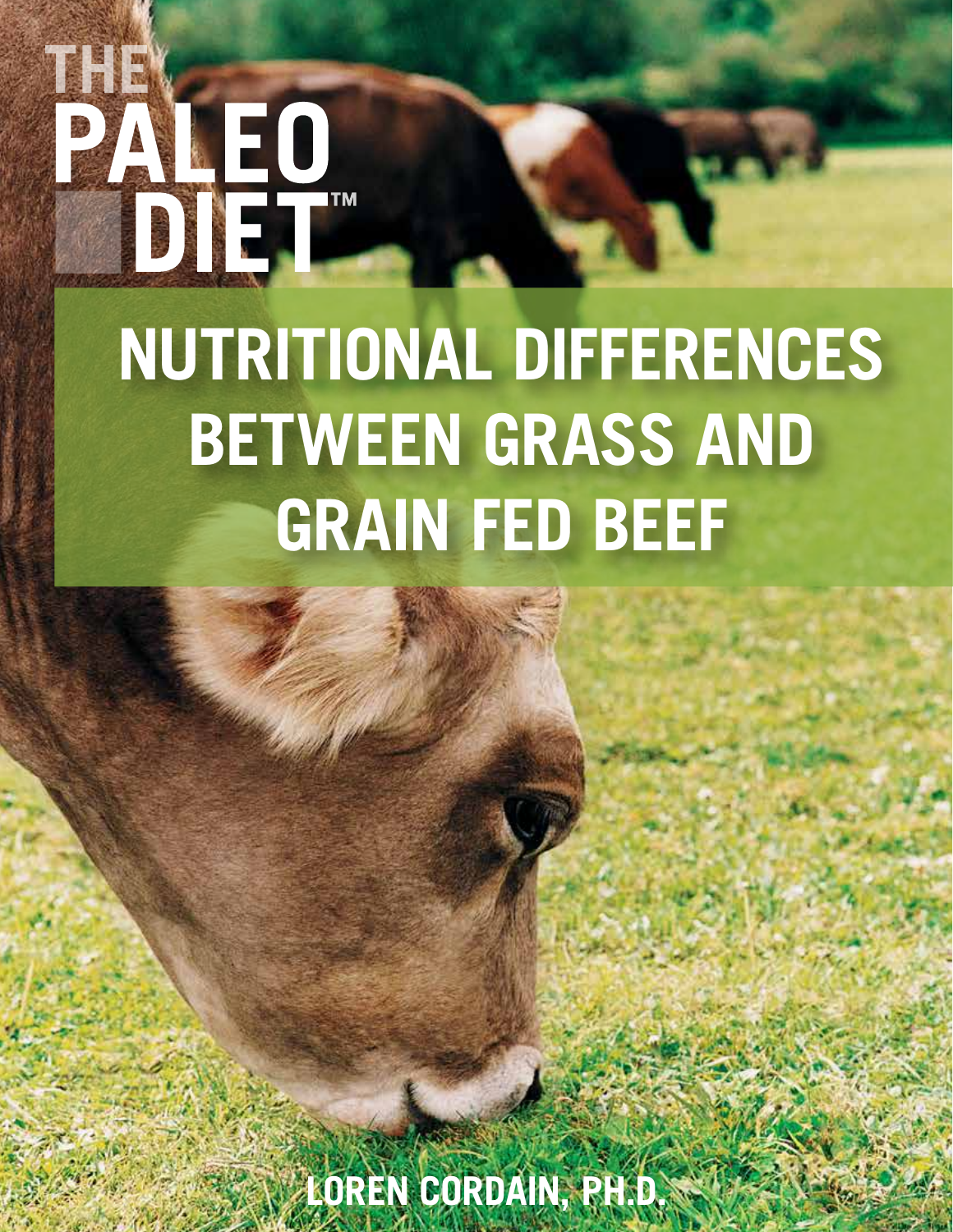# **NUTRITIONAL DIFFERENCES BETWEEN GRASS AND GRAIN FED BEEF**

By Loren Cordain, Ph.D., Professsor

# **INTRODUCTION**

Beginning in the mid 1980's a series of key publications in mainstream medical and nutrition journals<sup>1-4</sup> triggered an increased awareness of the relevance of ancestral human diets to the health and well being of contemporary people. Because of these insights as well as others gleaned from a variety of medical branches of learning, an entirely new academic discipline dubbed "evolutionary medicine" was born.<sup>5</sup> The primary tenet of evolutionary medicine is that the profound changes in the environment (e.g. in diet and other lifestyle conditions) that began with the introduction of agriculture and animal husbandry approximately 10,000 years ago occurred too recently on an evolutionary timescale for the human genome to adjust.<sup>1-5</sup> In conjunction with this discordance between our ancient, genetically-determined biology and the nutritional, cultural and activity patterns of contemporary western populations, many of the socalled diseases of civilization have emerged.1-5

With regard to diet and health, food staples and food processing procedures introduced during the Neolithic and Industrial era have fundamentally altered seven crucial nutritional characteristics of ancestral hominin diets: 1) glycemic load, 2), fatty acid composition, 3) macronutrient composition, 4) micronutrient density, 5) acid/base balance, 6) sodium/potassium ratio, and 7) fiber content. Each of these nutritional factors either alone or combined with some, or all, of the remaining factors underlie the pathogenesis of a wide variety of chronic diseases and maladies which almost universally afflict people living in western, industrialized societies.<sup>6</sup> In this regard, dramatic changes in cattle husbandry practices in the past 200 years have caused fundamental changes in the nutritional characteristics of domesticated beef that may adversely impact human health by altering the

fatty acid composition, the macronutrient composition, and the micronutrient composition.<sup>6</sup>

# **CHANGES IN CATTLE HUSBANDRY AND FEEDING PRACTICES SINCE THE INDUSTRIAL REVOLUTION**

Since their initial domestication, almost 800 breeds of cattle have been developed<sup>7</sup> as specific traits (milk production, meat, heat tolerance, behavior etc.) were selected by humans overseeing breeding and reproduction. Throughout most of recorded history, cattle were typically fed by providing them free access to pastures, grasslands and range land.<sup>8</sup> Only in the

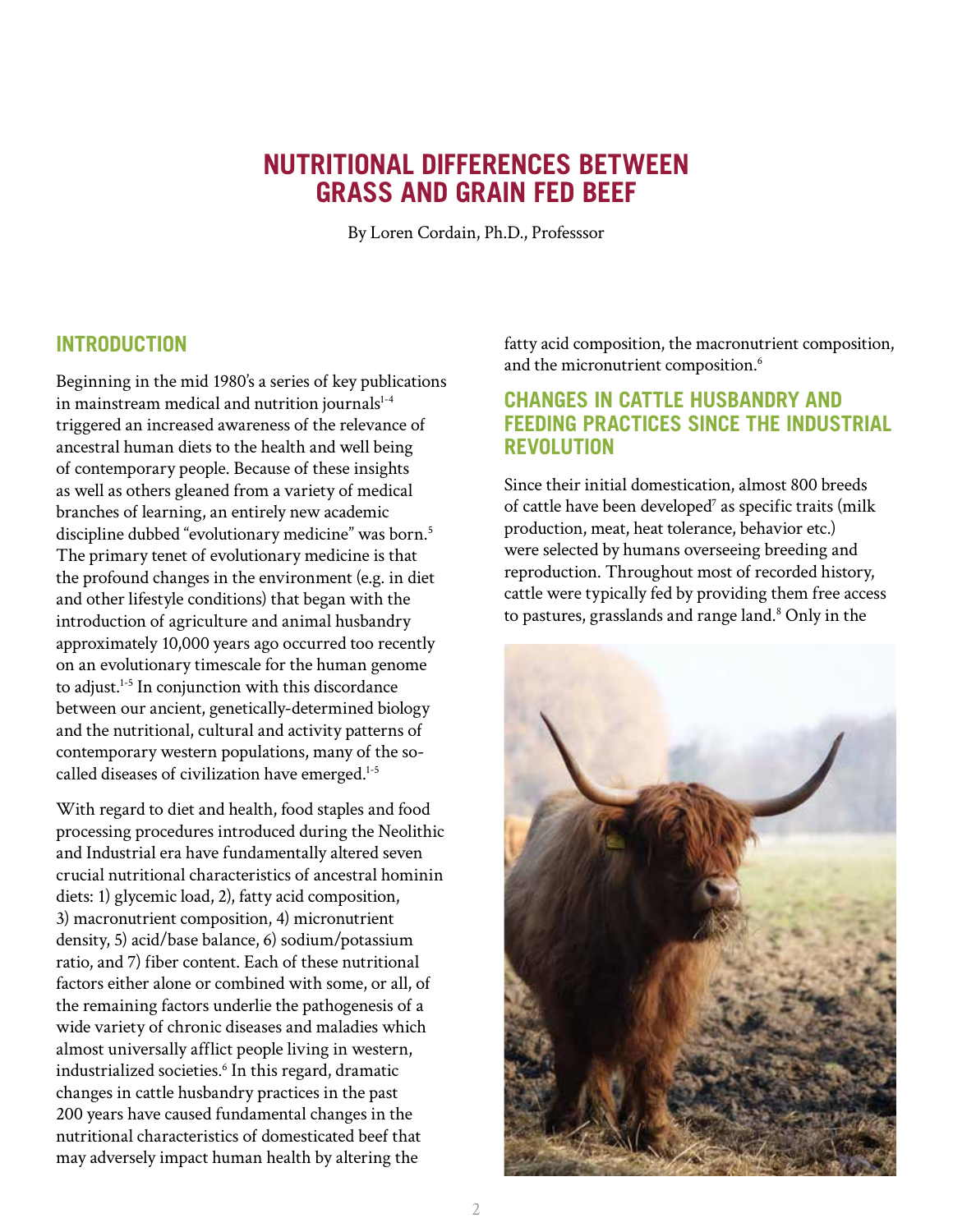past 150-200 years have these animal husbandry practices substantially changed.

Technological developments of the early and mid 19th century such as the steam engine, mechanical reaper, and railroads allowed for increased grain harvests and efficient transport of both grain and cattle, which in turn spawned the practice of feeding grain (corn primarily) to cattle sequestered in feedlots.<sup>9</sup> In the U.S., prior to 1850 virtually all cattle were free range or pasture fed and typically slaughtered at 4-5 years of age.9 By about 1885, the science of rapidly fattening cattle in feedlots had advanced to the point where it was possible to produce a 545 kg steer ready for slaughter in 24 months and which exhibited "marbled meat".9 Wild animals and free ranging or pasture fed cattle rarely display this trait.<sup>10</sup> Marbled meat results from excessive triacylglycerol accumulation in muscle interfascicular adipocytes. Such meat typically has greatly increased total and saturated fatty acid contents, reduced protein (by energy), a lower proportion of w-3 fatty acids, higher w-6 fatty acids and a higher  $w-6/w-63$  fatty acid ratio.<sup>10, 11</sup>

Modern feedlot operations involving as many as 100,000 cattle emerged in the 1950s and have developed to the point where a characteristically obese  $(30 %$  body fat)<sup>12</sup> 545 kg pound steer can be brought to slaughter in 14 months.<sup>13</sup> Although 99% of all the beef consumed in the U.S. is now produced from grain-fed, feedlot cattle<sup>14</sup>, virtually no beef was produced in this manner as recently as 200 years ago.<sup>9</sup> Accordingly, cattle meat (muscle tissue) with high total fat, low protein (by energy), high absolute saturated fatty acid content, low w-3 fatty acid content, high w-6 fatty acid content and an elevated w-6/w-3 fatty acid ratio represents a recent component of human diets that may adversely influence health and well being.<sup>4, 10, 11</sup>

# **GRAIN FED, FEED LOT CATTLE: NUTRITIONAL CONSEQUENCES FOR HUMANS**

The practice of feeding grain and concentrated feed to cattle sequestered for long periods in feedlots is not necessarily benign, but rather yields meat with a number of potentially deleterious nutritional characteristics, particularly when compared to either wild animals or grass fed cattle.<sup>10, 11</sup> Table 1 summarizes a number of potential nutritional differences that have been identified between the meat of feed lot and grass fed beef cattle.

Before each of these nutritional qualities is examined

| <b>Nutrient</b>                                   | Grass  | <b>Feed Lot</b> | <b>References</b>                    |
|---------------------------------------------------|--------|-----------------|--------------------------------------|
| w-3 fatty acids                                   | Higher | Lower           | $(11, 15-30, 40, 47, 48)$            |
| w-6 fatty acids                                   | Lower  | Higher          | (15, 16, 18, 21, 27, 48)             |
| $w-6/w-3$ ratio                                   | Lower  | Higher          | $(11, 15 - 21, 27 - 30, 40, 47, 48)$ |
| Long chain fatty acids<br>(both $w-3$ and $w-6$ ) | Higher | Lower           | (11,15, 16, 17, 21, 28, 29, 47)      |
| Fat content                                       | Lower  | Higher          | $(11, 15, 16, 18-21, 27, 40)$        |
| Saturated fatty acids                             | Lower  | Higher          | $(11, 15-18, 27)$                    |
| P/S Ratio                                         | Higher | Lower           | $(11, 15-18, 21, 27)$                |
| Conjugated linoleic acid                          | Higher | Lower           | $(11, 15, 17, 30-36)$                |
| Vitamin E                                         | Higher | Lower           | $(25, 37-40)$                        |
| Vitamin C                                         | Higher | Lower           | (40)                                 |
| Beta carotene                                     | Higher | Lower           | $(37, 40-42)$                        |
| Protein content                                   | Higher | Lower           | (43)                                 |

Table 1. Potential nutritional differences between feed lot and grass fed beef.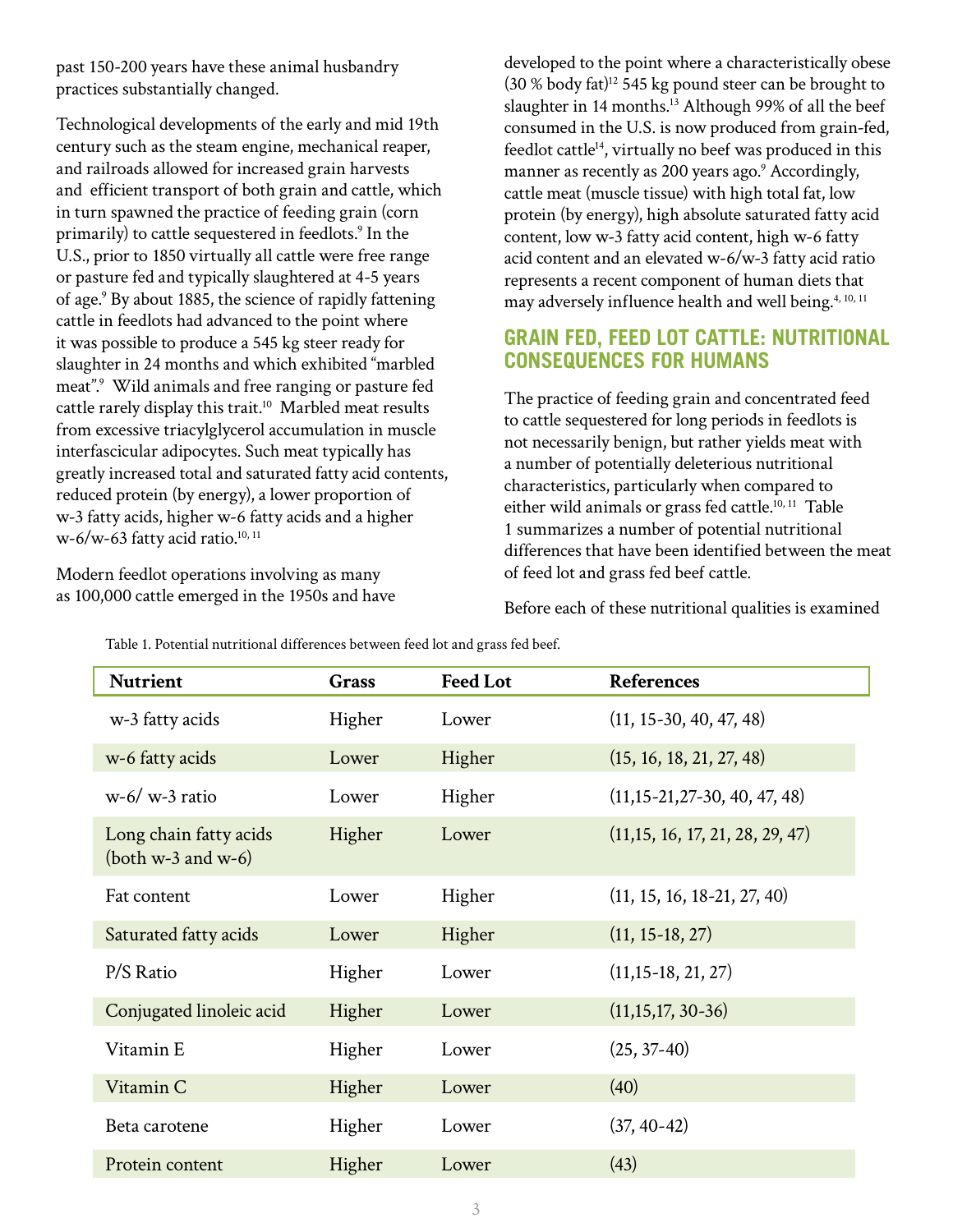in more detail a few important points need to be brought up in. First, the fatty acid concentrations in grass and feed lot produced meat typically are reported in the literature in two ways: 1) as a percentage of total fatty acids, or 2) gravimetrically as (mg fatty acid/100 g muscle tissue). The former procedure may be misleading because the relative percentage of any fatty acid does not reveal the absolute amount of the fatty acid in the sample.<sup>18</sup> Hence, the latter method of reporting fatty acid concentrations is more useful from a human nutritional perspective.<sup>21</sup>

 Secondly, fatty acid comparisons between grass and grain produced beef are not only dependent upon the type of feed, but also upon the total amount of feed used in finishing, which in turn influences the total fat and fatty acid content of the beef. For instance, in U.S. feedlot produced beef, there is a progressive increase in total fat with time on feed.<sup>16, 49</sup> Concurrent with this increase in fatness are increases in total saturated fatty acids, w-6 fatty acids, the w-6/ w-3 fatty acid ratio, along with declines in total w-3 fatty acids and the polyunsaturated/saturated (P/S) ratio.<sup>16</sup> Additionally, because of differing feeding practices as well as differing genetics, European grain produced cattle are frequently leaner than their grass fed counterparts<sup>21,</sup>



 $29,47$  and much leaner than U.S. grain fed cattle.<sup>21, 29, 47,</sup> 48 Consequently, comparisons of certain fatty acids between grass and grain produced beef in Europe and the U.S. may be confounded by total fat contents that are greatly dissimilar.

The total fat (triglyceride) content of a beef cut is typically measured by trimming the meat's surface of visible fat and epimysial connective tissue and then measuring the remaining fat by weight. This fat is frequently referred to as "intramuscular fat"<sup>16,</sup> <sup>51</sup> which sometimes is used synonymously with the term "marbling fat". In fact, the majority of total triglycerides in a cut of beef occurs not within muscle cells themselves (e.g. intramuscular fat), but rather within adipocytes located between the muscle bundles (fasiculi) of a muscle. Accordingly, intramuscular storage of triglyceride is small compared to that in interfascicular adipocytes.<sup>52</sup>

Finally, certain statistically significant nutritional differences between grass and grain produced beef, may have little or no physiological relevance because: 1) the relative difference is small compared to the daily recommended intakes (DRI), or 2) the nutrient difference pales in comparison to contributions of the same nutrient by another food group. For instance, pasture raised beef contains 58.9 % more vitamin C than grain produced beef.<sup>40</sup> However the absolute difference in vitamin C concentration between pasture produced beef  $(25.3 \mu g/g \text{ } ^{\circ}\text{ }$  and grain produced beef (15.92  $\mu$ /g beef) amounts to 5.38  $\mu$ g. Relative to the DRI for vitamin C for adult males (90 mg), the vitamin C contribution by either pasture or grain produced beef is so small that it has no nutritional relevance. Similar arguments could be made for beta carotene and vitamin E as both grass and grain produced beef represent negligible human dietary sources of either nutrient.40 The central human nutritional issue here is not vitamin C, E or beta carotene concentrations in either grass or grain produced beef, but rather the contribution of these nutrients by other food groups which are rich sources of these dietary elements.

Figure 1 depicts the relative contribution of various food groups to the typical U.S. diet. Note that meats and fish supply 15.7 % of the total energy to the average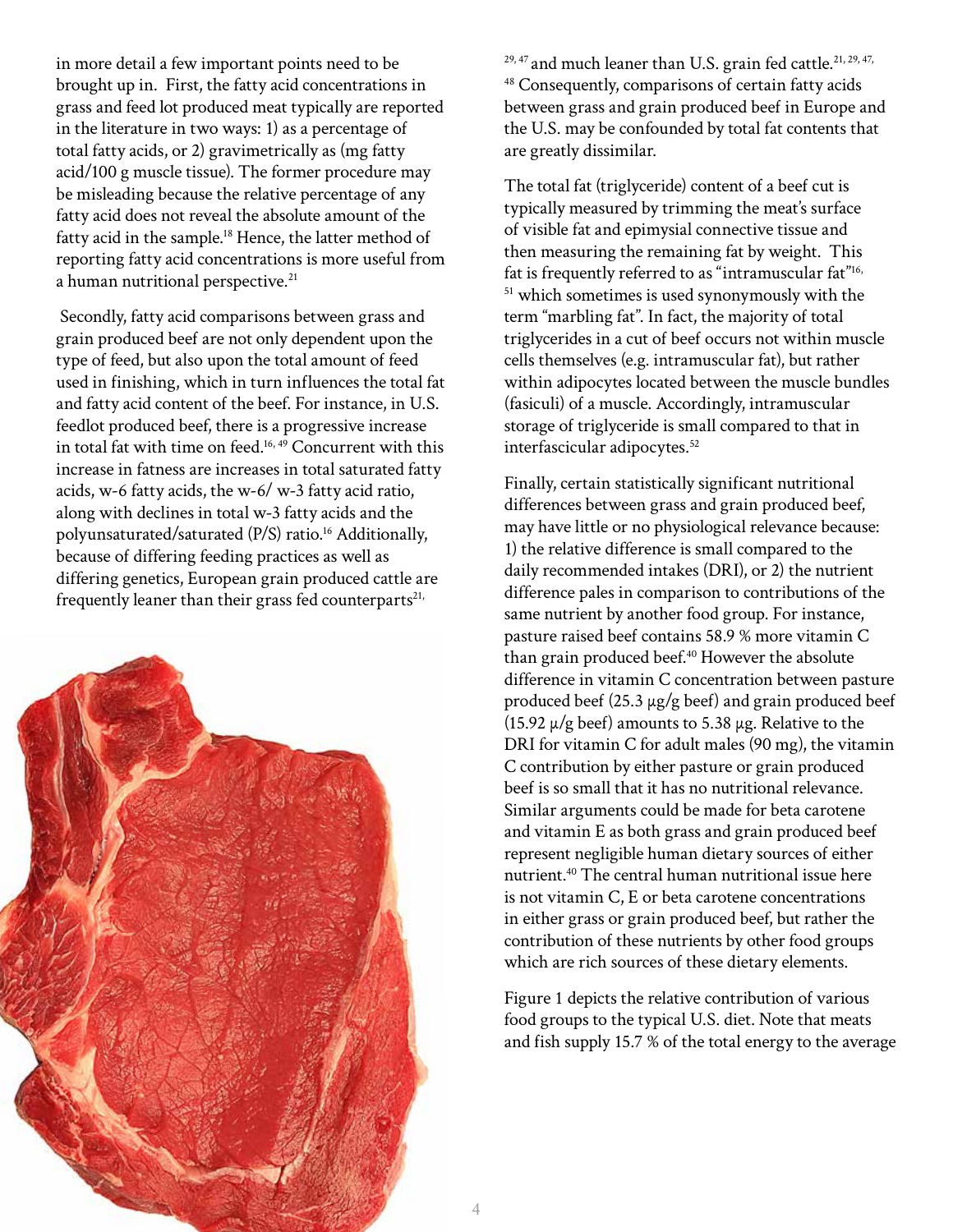

U.S. diet, and within this food group, the daily per capita beef consumption amounts to 82 grams.<sup>44</sup> Many of the current health problems and chronic diseases which afflict the American public result from excessive consumption of refined sugars, grains, vegetable oils, fatty meats and dairy products.<sup>2, 4, 6</sup> Human health and well being could potentially be improved by including more lean grass fed beef into the U.S. diet at the expense of fatty, feedlot-produced meats, refined sugars, grains, vegetable oils and high fat dairy products.

# **GRASS VS. GRAIN FED BEEF: OMEGA 3 AND OMEGA 6 FATTY ACIDS**

There is little argument that grass fed cattle accumulates more w-3 fatty acids in their tissues than grain fed cattle.<sup>11, 15-30, 40, 47, 48</sup> This nutrient amplification in tissues occurs because the concentration of 18:3n3 (alpha linolenic acid [ALA]) in pasture grass is 10 to 15 times higher than in grain or typical feedlot concentrates.30 Despite the biohydrogenation of dietary polyunsaturated fatty acids (PUFA) that occurs in the rumen, sufficient 18:3n3 escape the rumen intact and available for absorption in a variety of tissues, including muscle and liver.<sup>45</sup> In mammals the liver represents the primary tissue which chain elongates and desaturates 18:3n3 into long chain w-3 fatty acids (20:5n3, 22:5n3 and 22:6n3) which then can be deposited in muscles and other tissues.<sup>46</sup>

fatty acids in their tissues than grass fed cattle, but a characteristic increase in the total w-6 fatty acids occurs<sup>15, 16, 18, 21, 27, 48</sup> as a result of grain feeding.<sup>16</sup> Because typical cereals fed to cattle such as maize  $(w-3/w-6 = 70.7)$  and sorghum  $(w-6/w-3 = 16.2)$ contain very little 18:3n3 and much higher 18:2n6 (50), the cattle's tissues reflect the fatty acid balance of the grains they consume. Table 2 displays concentrations of w-3 and w-6 fatty acids in grass produced beef reported in the literature, and Table 3 reports the counterpart for grain produced beef.

Figure 2 shows that an average 100 g sample of grass fed beef contains 3.2 times more 18:3n3, 2.1 times more long chain w-3 fatty acids and 2.4 times more total w-3 fatty acids than an average sample of grain produced beef, whereas the total w-6 content of grain fed beef is 1.7 times greater than grass fed beef.

# **GRASS VS. GRAIN FED BEEF: TOTAL FAT, SATURATED FATTY ACIDS, MONOUNSATURATED FATTY ACIDS AND POLYUNSATURATED FATTY ACIDS**

Tables 4 and 5 list total fat, saturated, polyunsaturated and monounsaturated fatty acids differences between grain and grass fed beef that have been reported in the literature. As was previously mentioned, the total fat content of feedlot produced beef is highly dependent upon the time on feed (TOF). Because this variable was not reported in all studies in Tables 4 and 5, it is more useful to evaluate how TOF influences total fat

Not only do feed lot cattle maintain lower w-3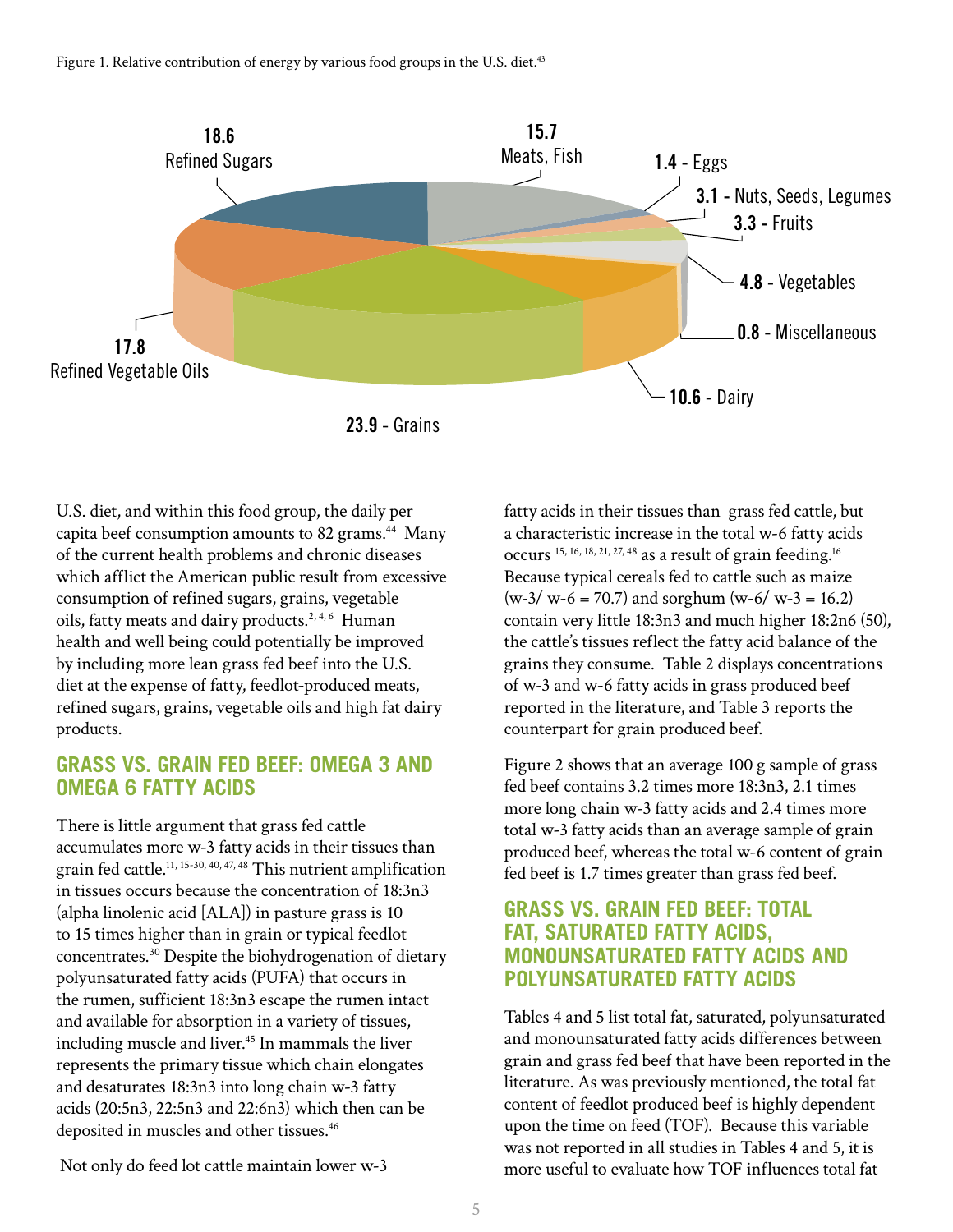Figure 2. Literature summary (n=7 studies) of w-3 and w-6 fatty acid differences between grass and grain produced beef. LC w-3 (20:5n3, 22:5n3, 22:6n3).



| Table 2. Concentrations of w-3 and w-6 fatty acids in grass fed beef (mg fatty acid/100 g muscle tissue). |
|-----------------------------------------------------------------------------------------------------------|
| LC w-3 $(20:5n3, 22:5n3, 22:6n3)$ .                                                                       |

| 18:3n3 | $LC$ w-3 | Total w-3 | Total w-6 | $w-6/w-3$ | <b>Tissue</b>  | Reference |
|--------|----------|-----------|-----------|-----------|----------------|-----------|
|        |          |           |           |           |                |           |
| na     | na       | 52        | 139       | 2.67      | muscle         | (27)      |
| 68     | na       | na        | na        | na        | biceps         | (19)      |
| 35     | na       | na        | na        | na        | longissimus    | (19)      |
| 24     | 37       | 61        | 138       | 2.26      | semitendinosus | (18)      |
| 36.3   | 52.8     | 89.1      | 115       | 1.29      | triceps        | (21)      |
| 32.7   | 39.4     | 72.1      | 95        | 1.32      | longissimus    | (21)      |
| 48.5   | 69.5     | 118       | 160       | 1.36      | gluteobiceps   | (21)      |
| 34.5   | 49.5     | 84        | 120       | 1.43      | gluteus        | (21)      |
| 23.4   | 36.6     | 60        | 250       | 4.17      | longissimus    | (16)      |
| 35.3   | 51       | 86.3      | 98        | 1.2       | longissimus    | (29)      |
| 47.4   | 61.2     | 108.6     | 148       | 1.4       | longissimus    | (29)      |
| 48.9   | 104.9    | 154.7     | 334       | 2.16      | rump cut       | (15)      |
| 32.4   | 65.2     | 97.6      | 192       | 1.96      | strip loin cut | (15)      |
| 42.1   | 93.0     | 135.1     | 258       | 1.91      | blade cut      | (15)      |

#### **(Mean + SD)**

| $(39.1 + 2.0)$ | $(60.0+22.3)$ | $(93.2 + 31.4)$ | $(171 + 74)$ | $(1.93 + 0.85)$ |
|----------------|---------------|-----------------|--------------|-----------------|
|----------------|---------------|-----------------|--------------|-----------------|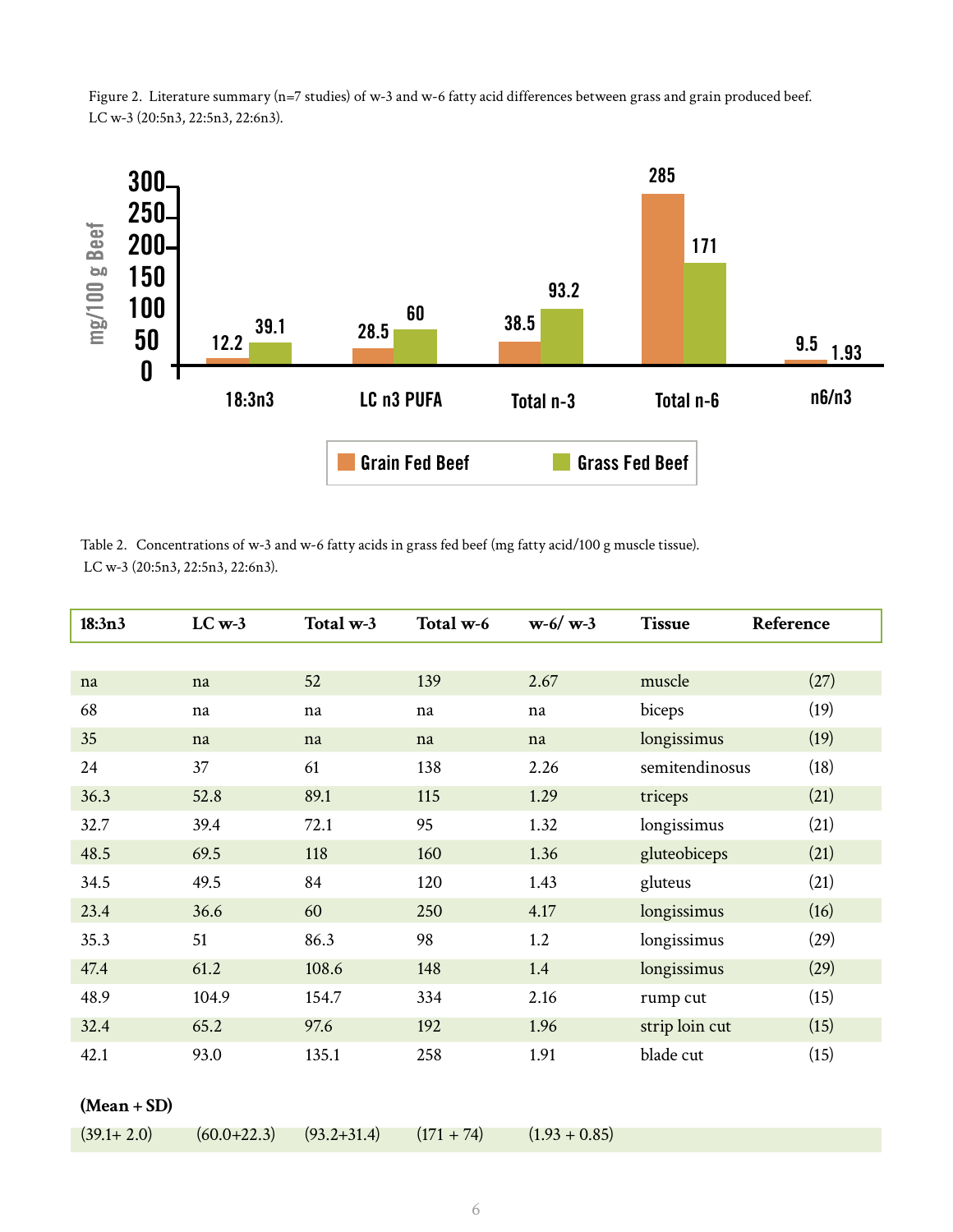Table 3. Concentrations of w-3 and w-6 fatty acids in grain fed beef (mg fatty acid/100 g muscle tissue). LC w-3 (20:5n3, 22:5n3, 22:6n3).

| 18:3n3 | $LC$ w-3 | Total w-3 | Total w-6 | $w-6/w-3$ | <b>Tissue</b>  | Reference |
|--------|----------|-----------|-----------|-----------|----------------|-----------|
| na     | na       | 16        | 275       | 17.2      | muscle         | (27)      |
| 18     | na       | na        | na        | na        | biceps         | (19)      |
| 14     | na       | na        | na        | na        | longissimus    | (19)      |
| 11     | 35       | 46        | 183       | 5.28      | semitendinosus | (18)      |
| 16     | 29       | 45        | 325       | 7.22      | psoas          | (18)      |
| 9      | 18       | 27        | 240       | 8.89      | longissimus    | (18)      |
| 9      | 16.7     | 25.7      | 251       | 9.76      | triceps        | (21)      |
| 10.4   | 13.9     | 24.3      | 224       | 9.20      | longissimus    | (21)      |
| 10.9   | 19.5     | 30.4      | 315       | 10.35     | gluteobiceps   | (21)      |
| 9.4    | 6.8      | 16.2      | 245       | 15.2      | gluteus        | (21)      |
| 9.5    | 18       | 27.5      | 397       | 14.45     | longissimus    | (16)      |
| 9.6    | 17.8     | 28.8      | 283       | 9.28      | longissimus    | (29)      |
| 5.3    | 19.3     | 24.6      | 332       | 13.7      | longissimus    | (29)      |
| 21.4   | 75.3     | 96.6      | 399       | 4.13      | rump cut       | (15)      |
| 14.9   | 48.4     | 63.3      | 254       | 4.01      | strip loin cut | (15)      |
| 15.1   | 52.8     | 67.8      | 272       | 4.01      | blade cut      | (15)      |

#### **(Mean + SD)**

 $(12.2+4.2)$   $(28.5+19.5)$   $(38.5+23.1)$   $(285+62)$   $(9.5+4.4)$ 

and saturated fatty acid content. Figure 3 demonstrates how fat content increases by both weight and energy with increasing TOF in feedlot produced beef. Figure 4 depicts increases in saturated fat with TOF in feedlot produced beef. Table 6 lists seven common USDA beef quality grades and the associated amount of marbling and fat percentage by weight with these cuts of meat. Figure 5 illustrates how these quality grades translate into total fat percentages by energy.

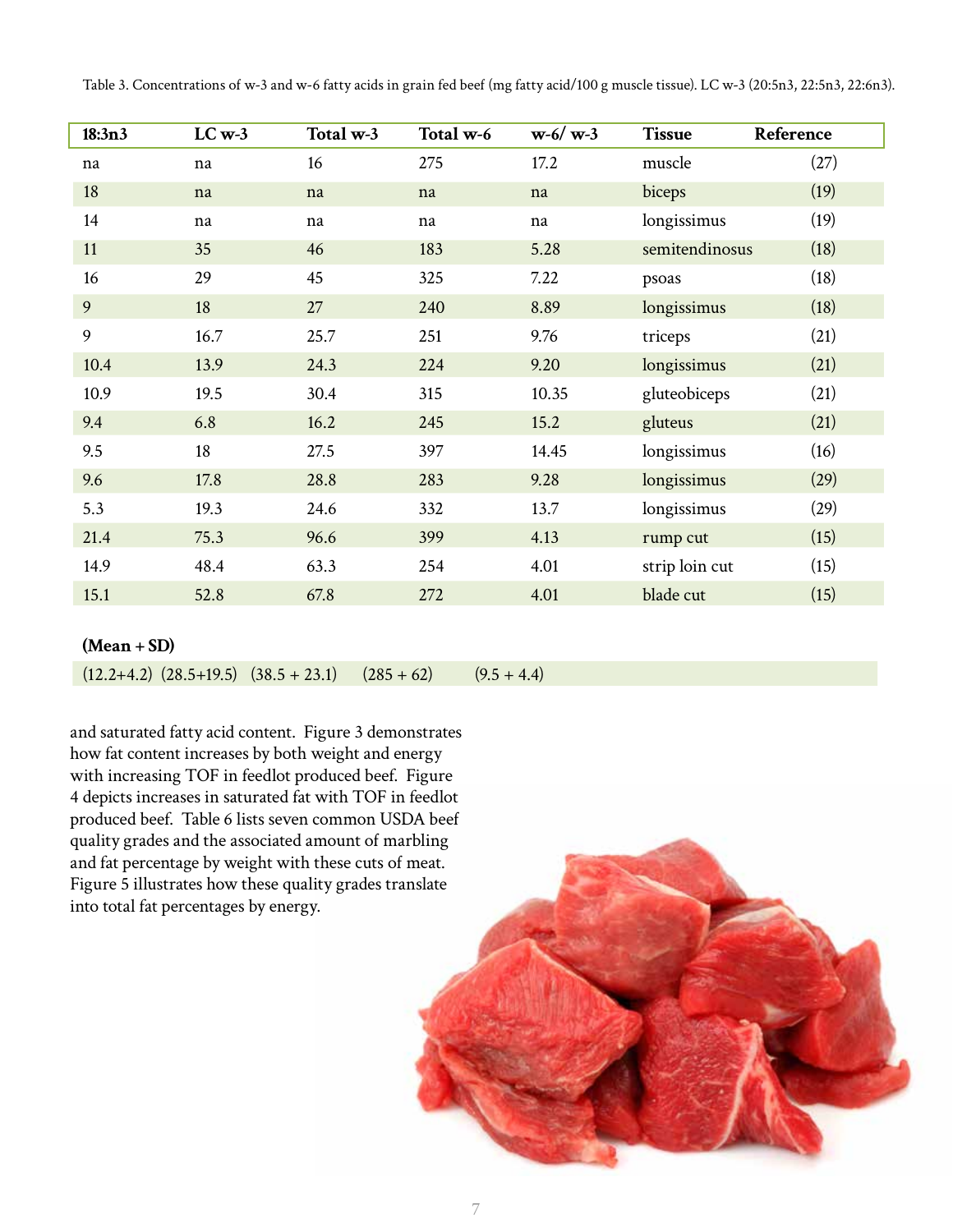



Table 4. Concentrations of various fatty acids in grass fed beef. (mg fatty acid/100 g muscle tissue). SAT: saturated fatty acids, PUFA: polyunsaturated fatty acids, MUFA: monounsaturated fatty acids

| <b>Total fat</b> | SAT(mg) | PUFA(mg) | <b>PUFA/SAT</b> | <b>MUFA</b> | <b>Tissue</b>  | <b>Reference</b> |
|------------------|---------|----------|-----------------|-------------|----------------|------------------|
| 2400             | 933     | 191      | 0.20            | 1276        | muscle         | (27)             |
| 2040             | na      | na       | na              | na          | biceps         | (19)             |
| 2650             | na      | na       | na              | na          | longissimus    | (19)             |
| 3080             | 910     | 1055     | 1.16            | 1115        | semitendinosus | (18)             |
| 2650             | 1022    | 204      | 0.20            | 1424        | triceps        | (21)             |
| 2860             | 1220    | 167      | 0.14            | 1473        | longissimus    | (21)             |
| 3390             | 1231    | 278      | 0.23            | 1881        | gluteobiceps   | (21)             |
| 2240             | 856     | 205      | 0.24            | 21          | gluteus        | (21)             |
| 2520             | 1192    | 310      | 0.26            | 1018        | longissimus    | (16)             |
| 3940             | 1773    | 224      | 0.13            | 1943        | longissimus    | (29)             |
| 1980             | 892     | 280      | 0.31            | 808         | longissimus    | (29)             |
| 2792             | 1118    | 489      | 0.43            | 1185        | rump cut       | (15)             |
| 2120             | 900     | 289      | 0.32            | 931         | strip loin cut | (15)             |
| 2138             | 801     | 393      | 0.49            | 944         | blade cut      | (15)             |

**(Mean** ± **SD)**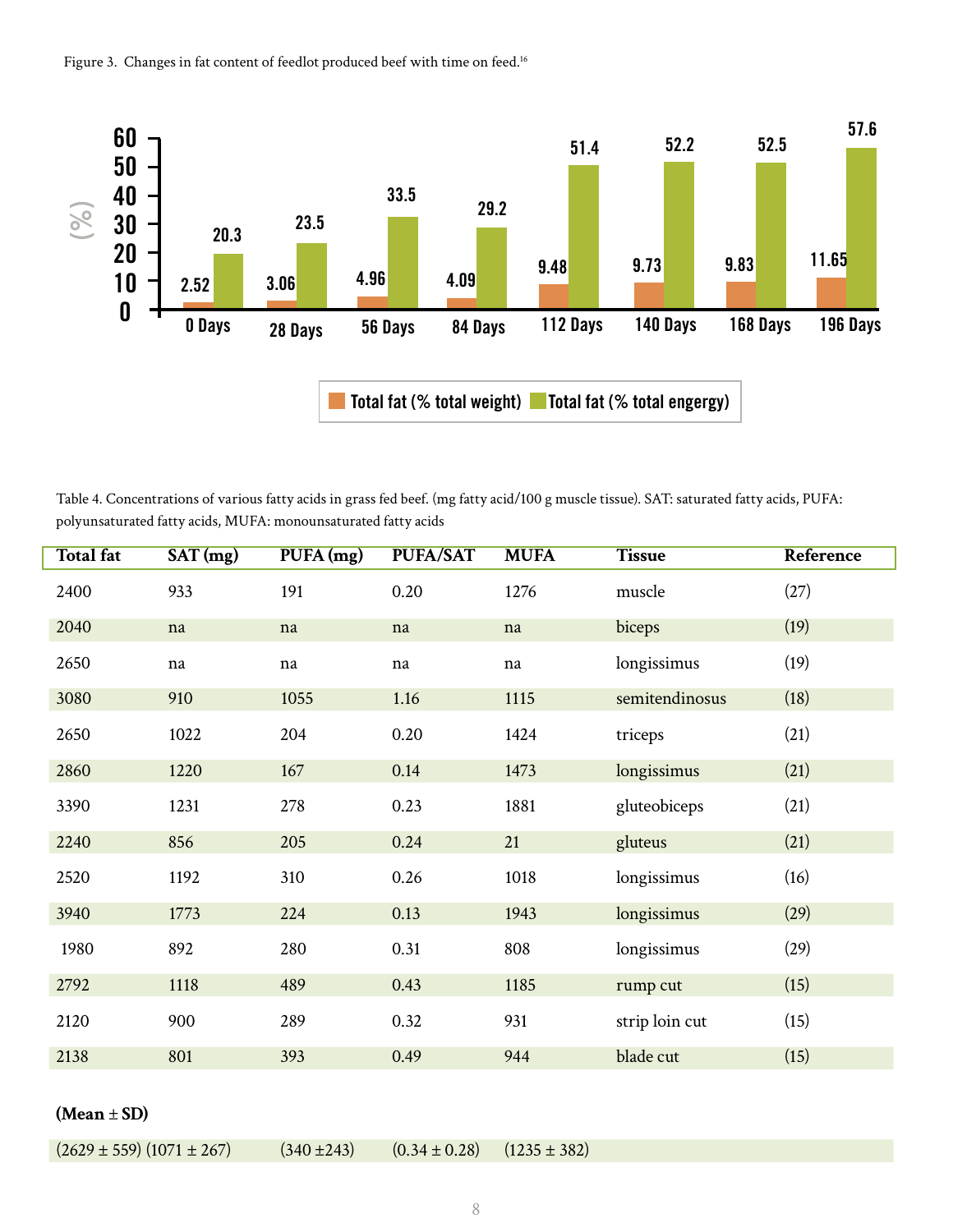Table 5. Concentrations of various fatty acids in grain fed beef (mg fatty acid/100 g muscle tissue). SAT: saturated fatty acids, PUFA: polyunsaturated fatty acids MUFA: monounsaturated fatty acids.

| <b>Total fat</b>                  | SAT(mg) | PUFA(mg)        | PUFA/SAT          | <b>MUFA</b>       | <b>Tissue</b>  | Reference |
|-----------------------------------|---------|-----------------|-------------------|-------------------|----------------|-----------|
| 5000                              | 2028    | 291             | 0.14              | 2681              | muscle         | (27)      |
| 4330                              | na      | na              | na                | na                | biceps         | (19)      |
| 5630                              | na      | na              | na                | $\rm na$          | longissimus    | (19)      |
| 4760                              | 1909    | 2196            | 1.15              | 1525              | semitendinosus | (18)      |
| 1570                              | 540     | 277             | 0.51              | 753               | triceps        | (21)      |
| 2100                              | 821     | 248             | 0.30              | 1031              | longissimus    | (21)      |
| 2010                              | 692     | 345             | 0.50              | 973               | gluteobiceps   | (21)      |
| 1780                              | 633     | 262             | 0.41              | 885               | gluteus        | (21)      |
| 9480                              | 4798    | 424             | 0.09              | 4258              | longissimus    | (16)      |
| 4540                              | 2083    | 346             | 0.17              | 2111              | longissimus    | (29)      |
| 1700                              | 707     | 370             | 0.52              | 623               | longissimus    | (29)      |
| 4824                              | 1865    | 496             | 0.27              | 2463              | rump cut       | (15)      |
| 3614                              | 1568    | 317             | 0.20              | 1729              | strip loin cut | (15)      |
| 3175                              | 1172    | 340             | 0.29              | 1663              | blade cut      | (15)      |
| $(Mean + SD)$                     |         |                 |                   |                   |                |           |
| $(3894 \pm 2140) (1568 \pm 1178)$ |         | $(493 \pm 541)$ | $(0.38 \pm 0.28)$ | $(1725 \pm 1044)$ |                |           |

Figure 4. Changes in saturated fat content of feedlot produced beef with time on feed.<sup>16</sup>

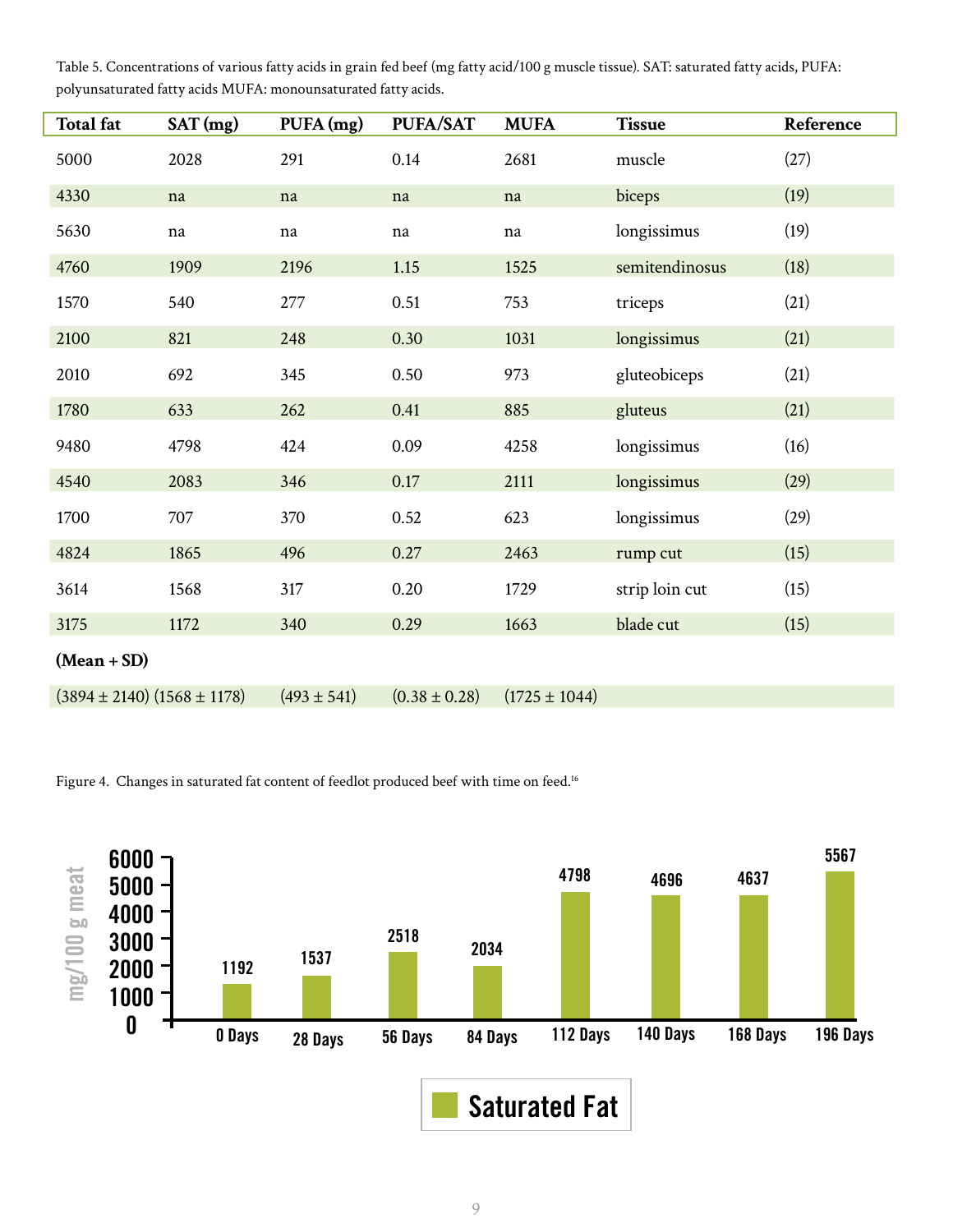| <b>Quality Grade</b> | <b>Marbling Degree</b> | <b>Marbling Score</b> | Total fat % (by weight) |
|----------------------|------------------------|-----------------------|-------------------------|
| Select $(-)$         | Slight $(0 - 40)$      | $4.0 - 4.4$           | $2.3 - 3.0$             |
| Select $(+)$         | Slight (50 - 90)       | $4.5 - 4.9$           | $3.1 - 3.9$             |
| Choice $(-)$         | Small (0 - 90)         | $5.0 - 5.9$           | $4.0 - 5.7$             |
| Choice (o)           | Modest (0 - 90)        | $6.0 - 6.9$           | $5.8 - 7.6$             |
| Choice $(+)$         | Moderate $(0 - 90)$    | $7.0 - 7.9$           | $7.7 - 9.7$             |
| Prime $(-)$          | Slightly Ab $(0 - 90)$ | $8.0 - 8.9$           | $9.9 - 12.1$            |
| Prime (o)            | Moderately Ab $(0 - )$ | $9.0 -$               | $12.3 -$                |

Table 6. Seven USDA beef quality grades and conversion to marbling scores and total fat percentage by weight.<sup>51</sup>

Tables 4 and 5 and Figures 3 to 6 demonstrate that typical feedlot produced beef contains 2-4 times more total and saturated fat than grass fed beef. Additionally, with increasing TOF, there is a proportional increase in both total and saturated fat which is positively correlated with the marbling score.

# **GRASS VS. GRAIN FED BEEF: CONJUGATED LINOLEIC ACID**

Table 7 lists a number of studies evaluating differences in CLA concentrations between grass and grain

produced beef. On average the concentration of CLA is between 2 to 3 times higher in grass fed beef on a per fat weight basis. Because the fat content of grass fed beef is approximately 2 to 3 times lower (Tables 4, 5; Figures 3-5) than grain produced beef, the concentration of CLA between two 100 g samples of grass and grain produced would be approximately equal. However, the nutritional advantage of grass fed beef would be that less total fat and saturated fat would be consumed to achieve an approximately equal CLA intake.



Figure 5. Seven USDA beef quality grades and total fat percentage by % weight and by % total energy.<sup>51</sup>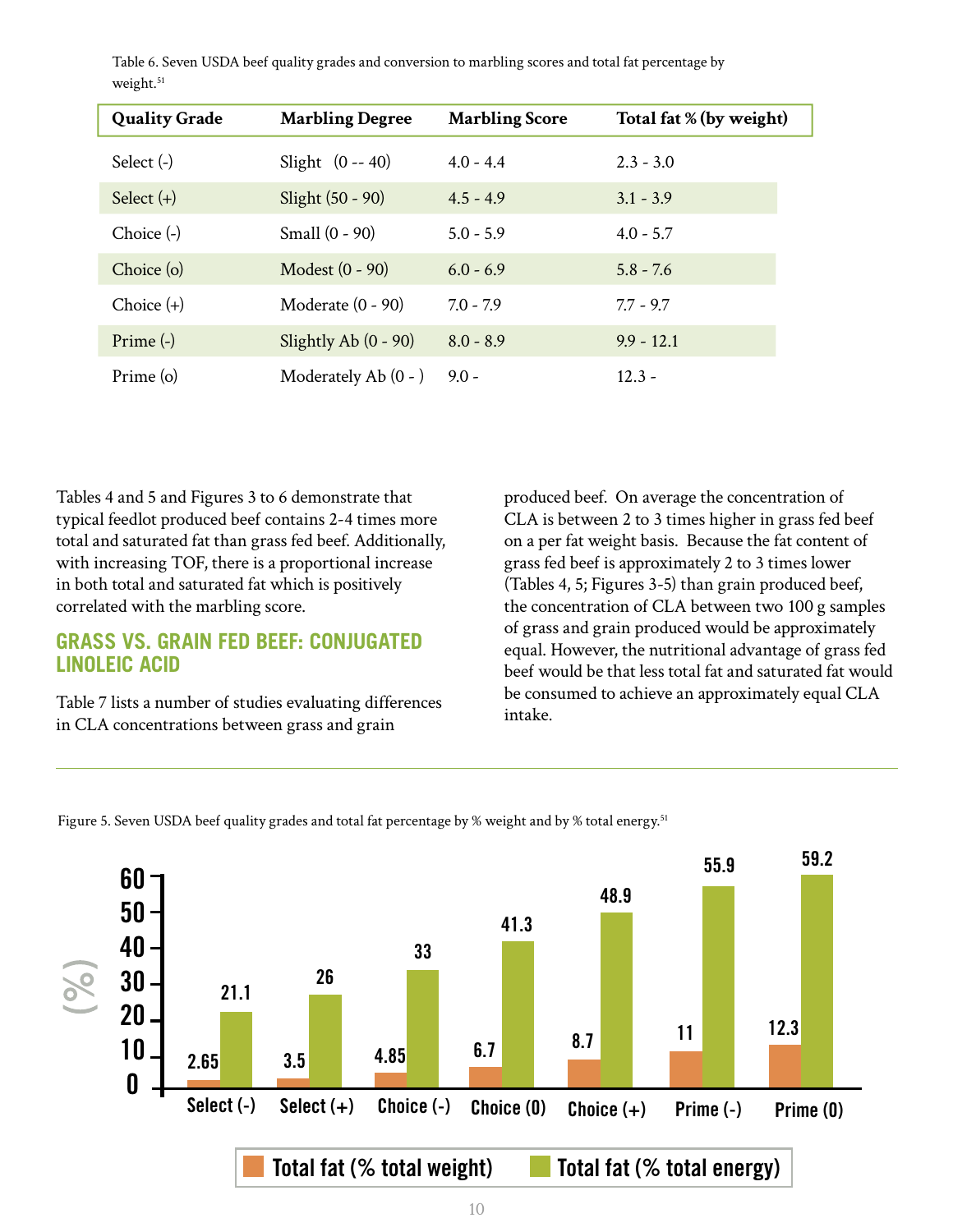| <b>Grass Fed</b> | <b>Grain Fed</b> | <b>Tissue</b>   | Reference |
|------------------|------------------|-----------------|-----------|
| 4.1              | 2.6              | longissimus     | (11)      |
| 3.2              | 2.8              | semitendinosus  | (11)      |
| 5.2              | 3.1              | supraspinatus   | (11)      |
| 11.3             | 5.2              | rump cut        | (15)      |
| 6.7              | 4.5              | strip loin      | (15)      |
| 8.0              | 4.9              | blade cut       | (15)      |
| 10.8             | 3.7              | longissimus     | (17)      |
| 8.4              | 7.5              | longissimus (a) | (30)      |
| 8.7              | 7.2              | longissimus (b) | (30)      |
| 8.0              | 3.2              | longissimus     | (33)      |
| $(Mean + SD)$    |                  |                 |           |
| $(7.4 + 2.7)$    | $(4.5 + 1.8)$    |                 |           |

 Table 7. Literature summary (n= 5 studies) of CLA (cis-9, trans-11 18:2) differences between grass and grain produced beef (mg CLA/g fat).

### **GRASS VS. GRAIN F ED BEEF: PROTEIN**

On a per weight basis, the average 100 gram sample of grass fed beef contains 2.6 g of total fat (Table 4), whereas a comparable sample of grain fed beef contains 3.9 g fat (Table 5). However, this value for grain fed beef may be low, as demonstrated by Table 6 which lists the average fat contents of USDA quality beef grades. In the U.S., Choice

Figure 6. Regression of percentage fat weight to energy (kcal/100 g) in raw cuts of beef  $(n = 86)$ .



Beef [either Choice (o) or Choice (+)] averaging between 5.8 and 9.7 % fat by weight are more representative of the average cut preferred by consumers.<sup>53</sup>

Because of the relative constancy of the protein content of the fat free mass (FFM), the energy density of edible cuts of beef is almost entirely dependent upon the percentage of fat in the sample.<sup>42</sup> As the fat content (by weight) of beef samples increase, there is a linear increase in the energy density of the sample (Figure  $6$ ).<sup>42</sup> Associated with the increase in fat content (by weight) is a characteristic decline in the protein content by energy that can be described by the cubic relationship depicted in Figure 7.42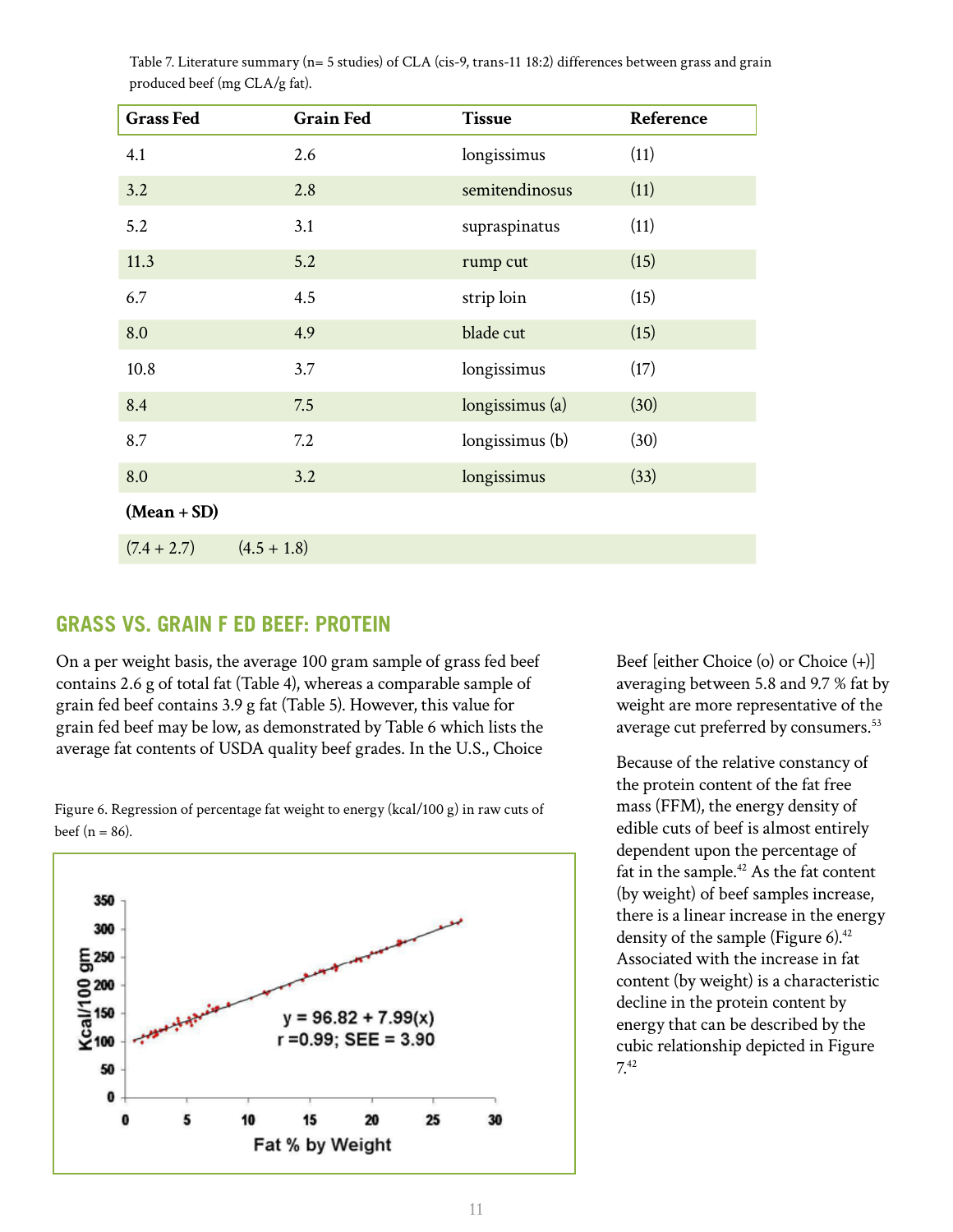Figure 7. Regression of percentage fat weight to percentage protein energy (kcal/100 g) in raw Figure 9 shows the cubic<br>cuts of beef (n = 86).



decline in the protein content of a beef sample as fat increases. Note that grass fed beef contains 76.5 % of its total energy as protein, whereas the preferred USDA Choice (+) only contains 48. 9 % of its total energy as protein.

These data indicate that increased consumption of fattier cuts of meat have the capacity to reduce the dietary protein intake as well as the important trace nutrients (Fe, Zn, vitamins B12, B6 and niacin) concentrated in the lean muscle component of beef.

# **POTENTIAL HEALTH IMPROVEMENTS BY INCREASING GRASS FED BEEF CONSUMPTION**

A number of scenarios involving improvements in human health can be envisioned by including more and more lean grass fed beef into the diets of U.S. citizens. These scenarios are dependent upon the specific foods and food groups that would be potentially displaced by grass fed beef and by the amount of grass fed beef that would included in the diet. The health impact of such scenarios could range from minimal to highly significant.

# **DIETARY SATURATED FAT**

From per capita data it can be inferred that the average U.S. citizen consumes 82 g of beef per day<sup>44</sup>, with ground beef  $(42%)$ , steaks  $(20%)$ , and processed beef (13%) comprising the bulk of the beef consumed<sup>54</sup>. Ground beef, choice and prime USDA quality steaks and processed beef (frankfurters, lunch meats etc) represent some of the highest total fat and saturated fat sources found in any cuts of beef. An 82 g serving of fatty (22% fat) ground beef can contain 8.8 g or more of saturated fat, whereas a comparable serving of lean (2.5% fat) grass fed beef may contain as little as 1.2 g of saturated fat. Hence a

Figure 9. The exponential decline in the protein energy of various beef samples with increasing fat % by weight.<sup>42</sup>

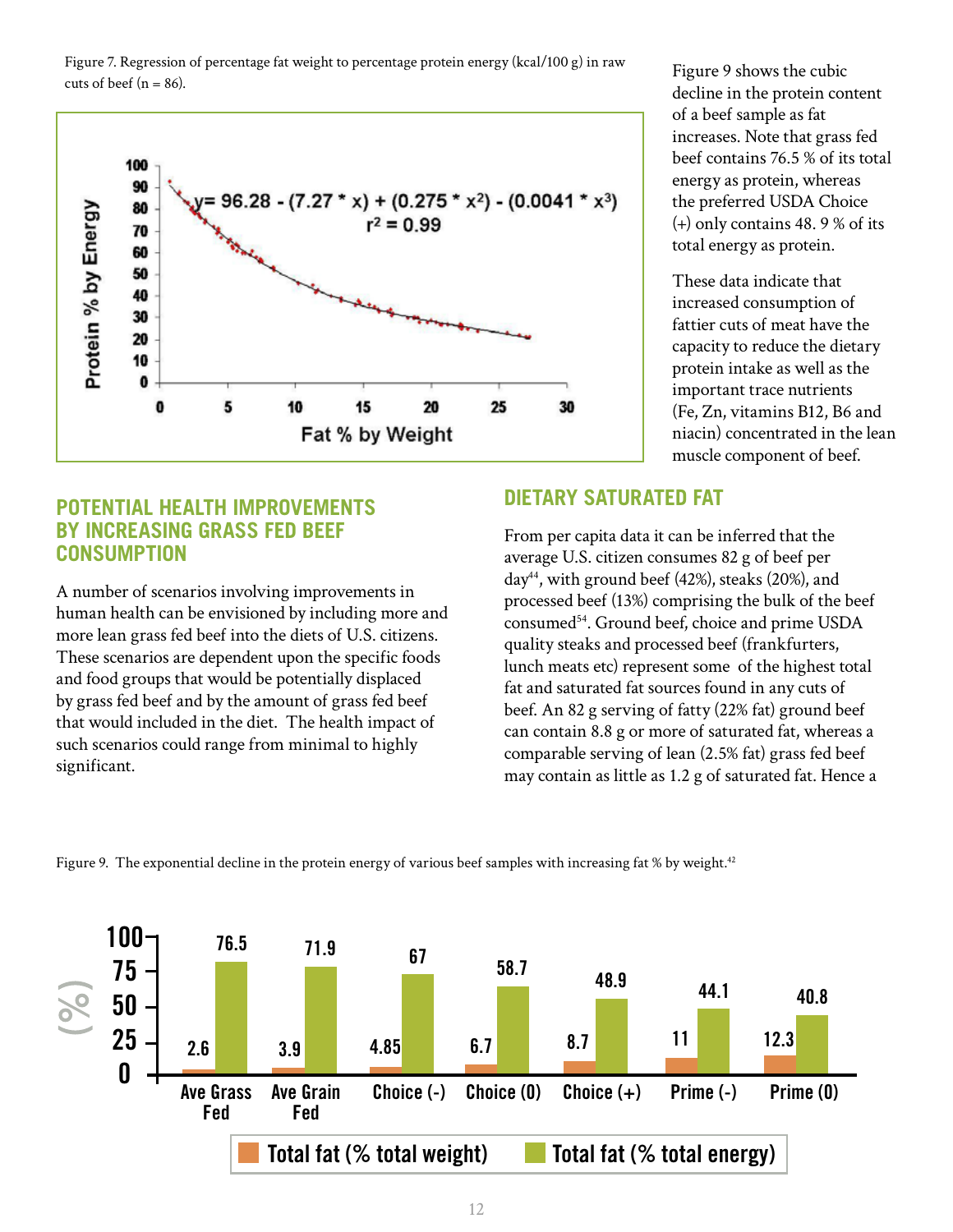daily reduction of up to 7.6 g of saturated fat could be achieved in this scenario involving only displacement of high fat beef with lean grass fed beef.

Saturated fat intakes of < 10 % total energy are recommended to reduce the risk of cardiovascular disease<sup>55</sup>. Accordingly in a 2,200 kcal diet, saturated fat  $(9 \text{ kcal/g})$  should be limited to 24.4 g. Thus, the savings accrued (7.6 g of saturated fat) in this scenario by replacing fatty ground beef with lean grass fed beef represents a substantial 31 % reduction in total saturated fat. By employing the Howell equation  $[\Delta$  serum CHOL  $(mg/dL) = 1.918$  x  $\Delta SAT - 0.900$  $x \Delta$ PUFA + 0.0222 x  $\Delta$ CHOL]<sup>56</sup>, it is possible to calculate how changes in dietary saturated fat (SAT), polyunsaturated fat (PUFA) and dietary cholesterol (CHOL) influence blood cholesterol concentrations. This single reduction in saturated fat (7.6 g), by itself, would reduce blood cholesterol concentrations by 14.5 mg/dl. Hence borderline high blood cholesterol concentrations (200 - 239 mg/dl) could be brought into desirable ranges (< 200 mg/dl) to reduce the risk of cardiovascular disease.

 The previous example represents a best case scenario when lean cuts of grass fed beef replace high fat beef cuts. Clearly, better improvements could be realized for individuals consuming more than 82 g of fatty beef. Additionally, lesser, but clinically significant improvements in the blood lipid profile could be accrued by partial replacement of fatty beef with lean beef. Finally, it goes without saying that additional servings of lean grass fed beef (above and beyond

the 82 g per capita intake) that displace other high dietary sources of saturated fat such as whole milk, cheese, and processed foods would have beneficial effects upon LDL and total cholesterol concentrations. Figure 10 lists the major sources of saturated fat in the U.S. Diet<sup>57</sup>.

# **DIETARY PROTEIN**

Because of it's inherently low fat content (2.6 % by weight), grass fed beef is also a high protein food averaging 76.5 % protein by total energy (Figure 9). Contrast these values to USDA Choice (+) beef with only 48.7 % protein by energy, or USDA Prime (o) beef with 40.8 % protein by energy, or worse still, fatty ground beef with 20.3 % protein by energy. A litany of recent human studies demonstrates that isocaloric replacement of dietary fat by lean protein has numerous health promoting effects.

Numerous short term human dietary interventions have demonstrated the therapeutic effect of lean, animal based protein upon blood lipid parameters. Wolfe and colleagues have shown that the isocaloric substitution of protein (23% energy) for carbohydrate in moderately hypercholesterolemic subjects resulted in significant decreases in total, LDL and VLDL cholesterol, and triglycerides while HDL cholesterol increased<sup>58</sup>. Similar blood lipid changes have been observed in normal healthy subjects<sup>59</sup> and in type II diabetic patients in conjunction with improvements in glucose and insulin metabolism $60, 61$ . A litany of more recent studies has confirmed that elevations in dietary protein have a beneficial effect upon blood



Figure 10. The primary sources of saturated fat in the U.S. diet.<sup>57</sup>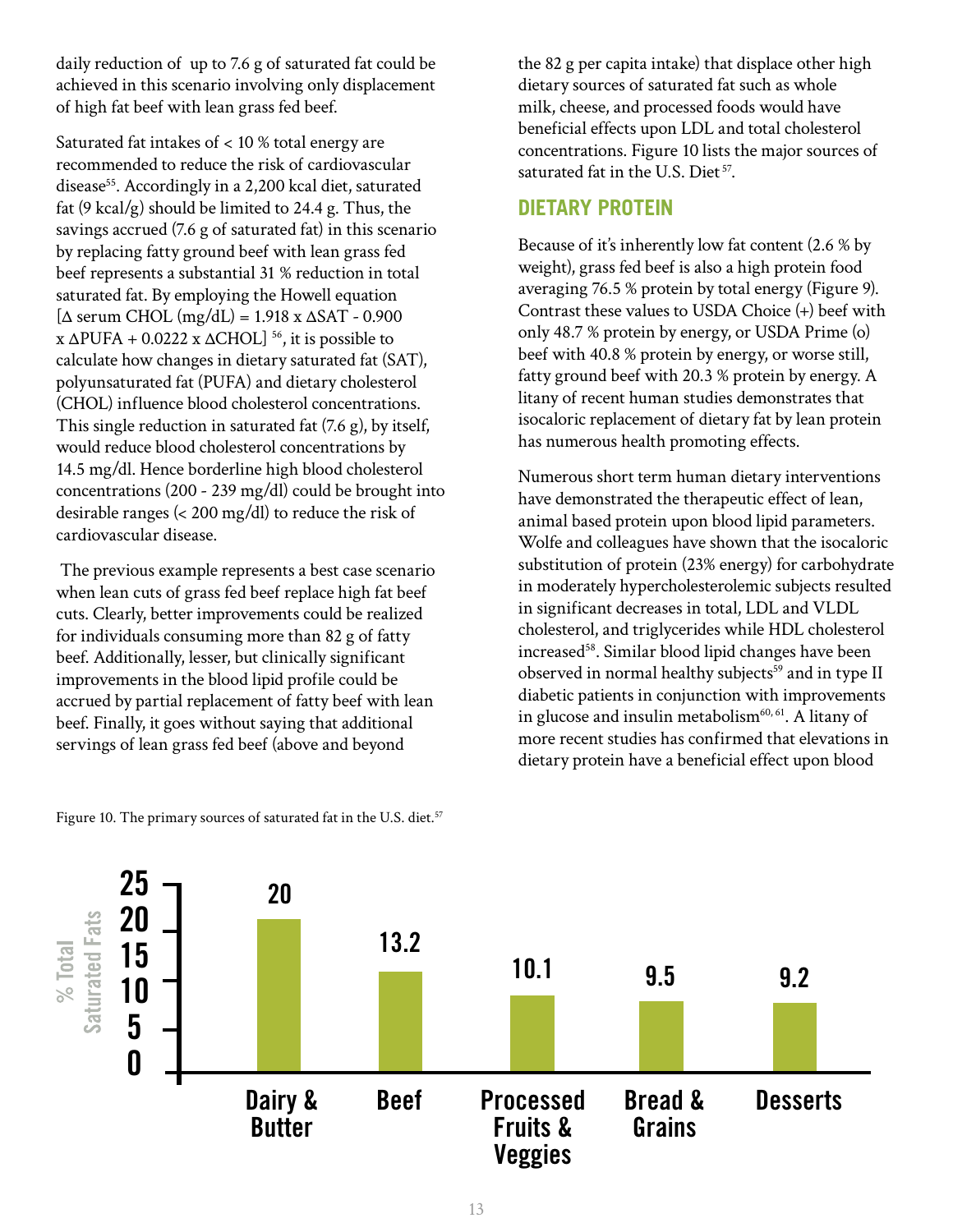lipid profiles.<sup>62-68</sup> The mechanism or mechanisms of action of high protein diets upon blood lipid chemistry are not clear; however animal studies suggest that the beneficial effects are caused by their powerful inhibition of hepatic VLDL synthesis, perhaps by altering apoprotein synthesis and assembly in the liver.<sup>69</sup>

The relationship between protein intake and blood pressure has been comprehensively examined in observational population studies, and support the notion that higher protein intake can lower blood pressure.70-72 A substantial number of randomized controlled trials have demonstrated that higher dietary protein either from  $\text{soy}^{73-75}$ , mixed dietary sources<sup>68</sup> or from lean red meat<sup>76</sup> significantly lower blood pressure.

In addition to reducing CVD risk by improving the blood lipid profile and reducing blood pressure, higher protein diets have been shown to improve insulin sensitivity and glycemic control $62, 64, 67, 77-79$ 

while promoting greater weight  $loss^{63, 66, 67, 80, 81}$  and improved long term sustained weight maintenance $82$ , <sup>83</sup> than low fat high carbohydrate calorie restricted diets. The weight loss superiority of higher protein, calorie restricted diets over either calorie restricted (low fat/ high carbohydrate) diets or calorie restricted (high fat/low carbohydrate) appears to be caused by the greater satiety value of protein compared to either fat or carbohydrate.<sup>80, 83-86</sup> Of the three macronutrients (protein, fat, carbohydrate), protein causes the greatest release of a gut hormone (PYY) that reduces hunger $86$  while simultaneously improving central nervous system sensitivity to leptin<sup>80</sup>, another hormone that controls appetite and body weight regulation.

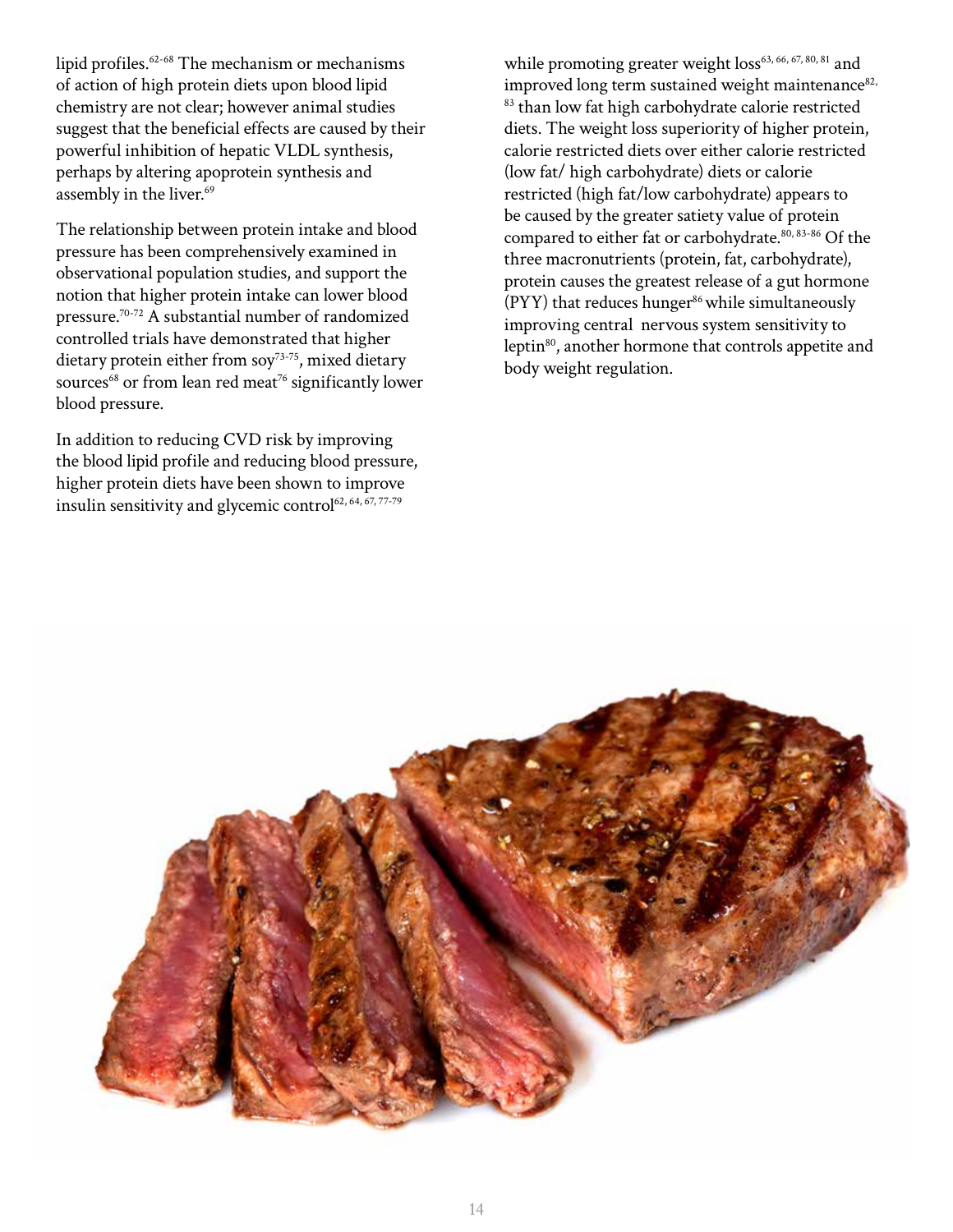# **REFERENCES**

1. Eaton SB, Konner M. Paleolithic nutrition. A consideration of its nature and current implications. N Engl J Med 1985;312: 283-289.

2. Eaton SB, Konner M, Shostak M. Stone agers in the fast lane: chronic degenerative diseases in evolutionary perspective. Am J Med 1988;84:739-749.

3. Eaton SB, Nelson DA. Calcium in evolutionary perspective. Am J Clin 1991; Nutr 54(1 Suppl): 281S-287S.

4. Eaton SB. Humans, lipids and evolution. Lipids 1992;27: 814-820.

5. Williams GC, Nesse RM. The dawn of Darwinian medicine. Quart Rev Biol 1991;66:1-22.

6. Cordain L, Eaton SB, Sebastian A, Mann N, Lindeberg S, Watkins BA, O'Keefe JH, Brand-Miller J. Origins and evolution of the Western diet: health implications for the 21st century. Am J Clin Nutr. 2005;81:341-54.

7. Food and Agriculture Organization. World Watch List for Domestic Animal Diversity, Scherf, B.D. (Ed), Food Agriculture Organization, United Nations Environmental Protection Programme, Rome, 2000.

8. Clutton-Brook J. Natural History of Domesticated Mammals, 2nd Edition. Cambridge, UK: Cambridge University Press, 1999.

9. Whitaker JW. Feedlot empire: beef cattle feeding in Illinois and Iowa, 1840- 1900. Ames, Iowa: The Iowa State University Press, 1975.

10. Cordain L, Watkins BA, Florant GL, Kehler M, Rogers L, Li Y. Fatty acid analysis of wild ruminant tissues: Evolutionary implications for reducing dietrelated chronic disease. Eur J Clin Nutr 2002;56:181-91.

 11. Rule DC, Broughton KS, Shellito SM, Maiorano G. Comparison of muscle fatty acid profiles and cholesterol concentrations of bison, beef cattle, elk, and chicken. J Anim Sci 2002;80:1202-11.

12. Wells RS, Preston RL. 1998. Effects of repeated urea dilution measurement on feedlot performance and consistency of estimated body composition in steers of different breed types. J Anim Sci 1998;76:2799-2804.

13. Pollan M. 2002. Power steer. New York Times Magazine, March 31: http://www.nytimes.

com/2002/03/31/magazine/31BEEF.html (accessed 11 May 11, 2004)

14. Kidwell B. 2002. All grass, no grain. Progressive Farmer Magazine, October 8: http:// www.progressivefarmer.com/farmer/magazine/ article/0,14730,355103,00.html(accessed May 11, 2004).

15. Ponnampalam EN, Mann NJ, Sinclair AJ. Effect of feeding systems on omega-3 fatty acids, conjugated linoleic acid and trans fatty acids in Australian beef cuts: potential impact on human health. Asia Pac J Clin Nutr. 2006;15(1):21-9.

16. Duckett, S. K., D. G. Wagner, L. D. Yates, H. G. Dolezal, and S. G. May. "Effects of Time on Feed on Beef Nutrient Composition." J Anim Sci 71, no. 8 (1993): 2079-88.

17. French P, Stanton C, Lawless F, O'Riordan EG, Monahan FJ, Caffrey PJ, Moloney AP. Fatty acid composition, including conjugated linoleic acid, of intramuscular fat from steers offered grazed grass, grass silage, or concentrate-based diets. J Anim Sci. 2000 Nov;78(11):2849-55.

 18. Marmer WN, Maxwell RJ, Williams JE. Effects of dietary regimen and tissue site on bovine fatty acid profiles. J Animal Sci 1984;59:109-121.

19. Miller GJ, Field RA, Riley ML, Williams, JC. Lipids in wild ruminant animals and steers. J Food Qual 1986;9:331-343.

20. Mandell, I. B., J. G. Buchanan-Smith, and C. P. Campbell. "Effects of Forage Vs Grain Feeding on Carcass Characteristics, Fatty Acid Composition, and Beef Quality in Limousin-Cross Steers When Time on Feed Is Controlled." J Anim Sci 76, no. 10 (1998): 2619-30.

21. Enser M, Hallet MK, Hewit B, Fursey AJ, Wood JD, Harrington G. Fatty acid content and composition of UK beef and lamb muscle in relation to production system and implications for human nutrition. Meat Sci 19998;49: 329-341.

22. Mitchell GE, Reed AW, Rogers SA. Influence of feeding regimen on the sensory qualities and fatty acid contents of beef steaks. J Food Sci 1991;56:1102-1103.

23. Brown HG, Melton SL, Riemann MJ, Backus WR. Effects of energy intake and feed source on chemical changes and flavour of ground beef during frozen storage. J Anim Sci 1979;48:338.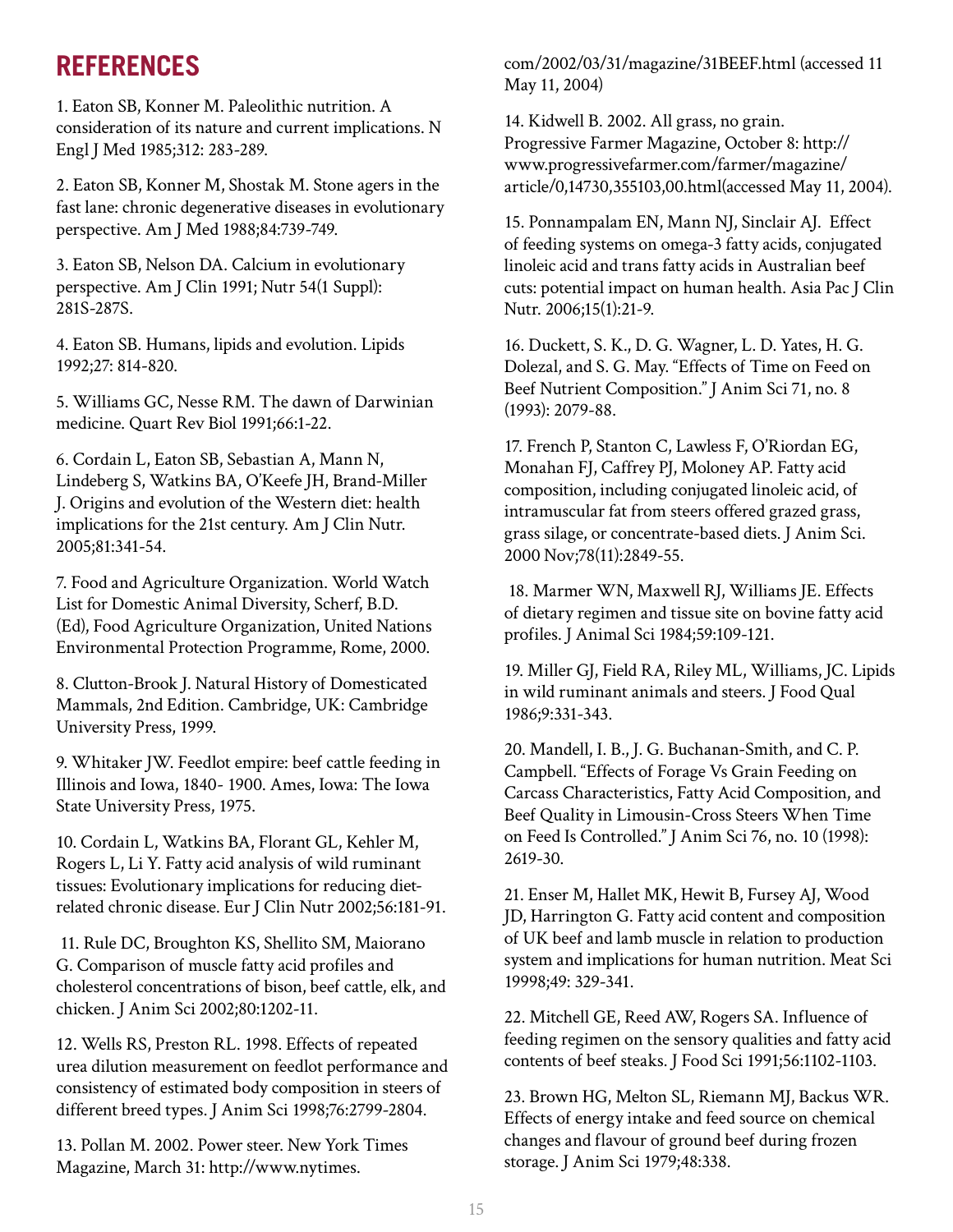24. Melton SL, Amiri M, Davis GW, Backus WR. Flavor and chemical characteristics of ground beef from grass-, forage-grain, and grain-finished steers. J Anim Sci 1982;55:77-87.

25. O'Sullivan, A., K. O'Sullivan, K. Galvin, A. P. Moloney, D. J. Troy, and J. P. Kerry. "Grass Silage Versus Maize Silage Effects on Retail Packaged Beef Quality." J Anim Sci 80, no. 6 (2002): 1556-63.

26. Larick DK, Turner BE. Influence of finishing diet on the phospholipid composition and fatty acid profile of individual phospholipids in lean muscle of beef cattle. J Anim Sci 1989;67:2282-2293.

27. Medeiros LC, Busboom JR, Field RA, Williams JC. Nutritional content of game meat. Cooperative Extension Service, University of Wyoming, Laramie, WY 82071, 1992. http://ces.uwyo.edu/PUBS/B920R.pdf

28. Nuernberg K, Nuernberg G, Ender K et al. N-3 fatty acids and conjugated linoleic acids of longissimus muscle in beef cattle. Eur J Lipid Sci Technol 2002;104:463-471.

29. Dannenberger D, Nuernberg G, Scollan N et al. Effect of diet on the deposition of n-3 fatty acids, conjugated linoleic and C18 :1 trans fatty acid isomers in mscle lipids of German Holstein bulls. J Agric Food Chem 2004;52:6607-6615.

30. Nuernberg K, Dannenberger D, Nuernberg G et al. Effect of a grass-based and a concentrate feeding system on meat quality characteristics and fatty acid composition of longissimus muscle in different cattle breeds. Livest Prod Sci 2005;94:137-147

31. Mir PS, McAllister TA, Scott S, Aalhus J, Baron V, McCartney D, Charmley E, Goonewardene L, Basarab J, Okine E, Weselake RJ, Mir Z. Conjugated linoleic acidenriched beef production. Am J Clin Nutr. 2004;79(6 Suppl):1207S-1211S.

32. Shanta NC, Moody WG, Tabeidi Z. Conjugated linoleic acid concentration in semimembranousus muscle of grass and grain fed and zeranol implanted beef cattle. J Muscle Foods 1997;8:105-110.

33. Enser M, Scollan ND, Choi NJ et al. Effect of dietary lipid on the content of conjugated linoleic acid (CLA) in beef muscle. Anim Sci 1999;69:143-146.

34. Dhiman TR. Role of diet on conjugated linoleic acid content of milk and meat. J Anim Sci 2001;79 (Supp 1): 241.

35. Poulson CS, Dhiman TR, Cornforth D et al. Influence of diet on conjugated linoleic acid content in beef. J Anim Sci 2001; 79(Suppl 1): 159.

36. Steen RW, Porter MG. The effects of high concentrate diets and pasture on the concentration of conjugated linoleic acid in beef muscle and subcutaneous fat. Grass Forage Sci 2003;58:50-57.

37. Yang A, Brewster MJ, Lanari MC, Tume RK. Effect of vitamin E supplementation on a-tocopherol and Δ-carotene concentrations in tissues from pasture- and grain-fed cattle. Meat Sci 202;60:35-40.

38. Daly CC, Young OA, Graafhuis AE, Moorhead SM. Some effects of diet on beef meat and fat attributes. NZJ Agricul Res 1999;42:279-287.

39. Gatellier P, Mercier Y, Renerre M. Effect of diet finishing mode (pasture or mixed diet) on antioxidant status of Charolais bovine meat. Meat Sci 2004;67: 385-394. Pages 385-394.

40. Descalzo AM, Insani EM, Biolatto A et a. Influence of pasture or grain-based diets supplemented with vitamin E on antioxidant/ oxidative balance of Argentine beef. Meat Sci 2005;70:35-44.

41. Simonne AH, Green NR, Bransby JI. Consumer acceptability and beta-carotene content of beef as related to cattle finishing diets. J Food Sci 1996;61:1254-1256.

42. Cordain L, Miller JB, Eaton SB, Mann N, Holt SH, Speth JD. Plant-animal subsistence ratios and macronutrient energy estimations in worldwide hunter-gatherer diets. Am J Clin Nutr. 2000;71:682-92.

 43. Gerrior S, Bente I. 2002. Nutrient Content of the U.S. Food Supply, 1909-99: A Summary Report. U.S.D.A, Center for Nutrition Policy and Promotion. Home Economics Research Report No. 55

44. U.S.D.A. Per capita beef supply and use. http:// www.ers.usda.gov/Data/FoodConsumption/ spreadsheets/mtredsu.xls#beef!a1

45. Wood JD, Enser M, Fisher AV, Nute GR, Richardson RI, Sheard PR. Related Manipulating meat quality and composition. Proc Nutr Soc. 1999 May;58(2):363-70.

46. Simopoulos AP. n-3 fatty acids and human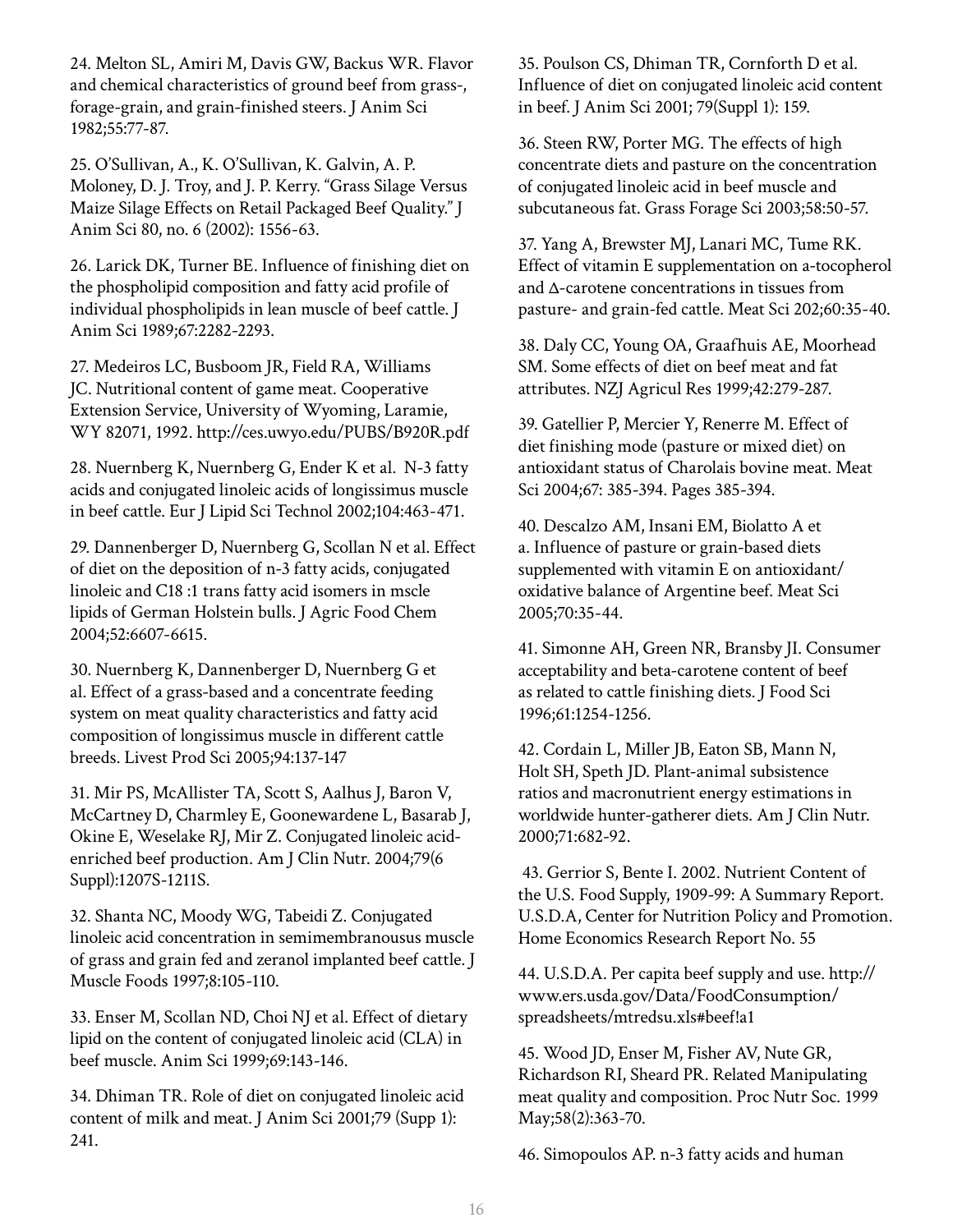health: defining strategies for public policy. Lipids. 2001;36 Suppl:S83-9.

47. Raes K, Balcaen A, Dirinck P, De Winne A, Claeys E, Demeyer D, De Smet S. Meat quality, fatty acid composition and flavour analysis in Belgian retail beef. Meat Sci 2003;65: 1237-1246.

48. Razminowicz RH, Kreuzer M, Scheeder MR. Quality of retail beef from two grass-based production systems in comparison with conventional beef. Meat Sci 2006;73:351-361.

49. Van Koevering MT, Gill DR, Owens FN, Dolezal HG, Strasia CA. Effect of time on feed on performance of feedlot steers, carcass characteristics, and tenderness and composition of longissimus muscles. J Anim Sci 1995;73:21-28.

50. Cordain L. Cereal grains: humanity's doubled edged sword. World Rev Nutr Diet. 1999;84:19-73.

51. Wilson DE, Rouse GH, Hays CL, Tait JR, Kruser J. Scanning into the future. Iowa State University Cooperative Extension Service Publication, ASB 1998:DEW-417, Ames IA, 1998, http://www.extension. iastate.edu/Pages/ansci/ultrasound/Scanning.pdf

 52. Sweeten MK, Cross HR, Smith GC, Smith SB. Subcellular distribution and composition of lipids in muscle and adipose tissues. J Food Sci 1990;55:43-45.

53. Baghurst K. Dietary fats, marbling and human health. Aust J Exp Agric 2004;44:635-644.

54. Davis CG, Lin BH. Factors Affecting U.S. Beef Consumption. USDA Economic Research Service, Publication LDP-M-135-02, October 2005, http://www.ers.usda.gov/publications/ldp/Oct05/ ldpm13502/ldpm13502.pdf

55. Krauss RM, Eckel RH, Howard B, Appel LJ, Daniels SR, Deckelbaum RJ, Erdman JW Jr, Kris-Etherton P, Goldberg IJ, Kotchen TA, Lichtenstein AH, Mitch WE, Mullis R, Robinson K, Wylie-Rosett J, St Jeor S, Suttie J, Tribble DL, Bazzarre TL. AHA Dietary Guidelines: revision 2000: A statement for healthcare professionals from the Nutrition Committee of the American Heart Association. Circulation 2000; 102(18): 2284-99.

56. Howell WH, McNamara DJ, Tosca MA, Smith BT, Gaines JA. Plasma lipid and lipoprotein responses to dietary fat and cholesterol: a meta-analysis. Am J Clin Nutr. 1997 Jun;65(6):1747-64.

57. Popkin BM. Where's the fat? Trends in U.S. Diets 1965-1996. Prev Med 2001;32:245-54

58. Wolfe BM & Giovannetti PM (1991): Short term effects of substituting protein for carbohydrate in the diets of moderately hypercholesterolemic human subjects. Metabolism 40, 338-343.

59. Wolfe BM & Piche LA (1999): Replacement of carbohydrate by protein in a conventional-fat diet reduces cholesterol and triglyceride concentrations in healthy normolipidemic subjects. Clin. Invest. Med. 22, 140-148.

60. O'Dea K (1984): Marked improvement in carbohydrate and lipid metabolism in diabetic Australian Aborigines after temporary reversion to traditional lifestyle. Diabetes 33, 596-603.

61. O'Dea K, Traianedes K, Ireland P, Niall M, Sadler J, Hopper J & DeLuise M (1989): The effects of diet differing in fat, carbohydrate, and fiber on carbohydrate and lipid metabolism in type II diabetes. J. Am. Diet. Assoc. 89, 1076-1086.

62. Layman DK, Boileau RA, Erickson DJ, Painter JE, Shiue H, Sather C, Christou DD. A reduced ratio of dietary carbohydrate to protein improves body composition and blood lipid profiles during weight loss in adult women. J Nutr. 2003 Feb;133(2):411-7.

63. Noakes M, Keogh JB, Foster PR, Clifton PM. Effect of an energy-restricted, high-protein, low-fat diet relative to a conventional high-carbohydrate, low-fat diet on weight loss, body composition, nutritional status, and markers of cardiovascular health in obese women. Am J Clin Nutr. 2005 Jun;81(6):1298-306.

64. Farnsworth E, Luscombe ND, Noakes M, Wittert G, Argyiou E, Clifton PM. Effect of a high-protein, energy-restricted diet on body composition, glycemic control, and lipid concentrations in overweight and obese hyperinsulinemic men and women. Am J Clin Nutr. 2003 Jul;78(1):31-9.

65. Luscombe-Marsh ND, Noakes M, Wittert GA, Keogh JB, Foster P, Clifton PM. Carbohydraterestricted diets high in either monounsaturated fat or protein are equally effective at promoting fat loss and improving blood lipids. Am J Clin Nutr. 2005 Apr;81(4):762-72

66. Aude YW, Agatston AS, Lopez-Jimenez F, Lieberman EH, Marie Almon, Hansen M, Rojas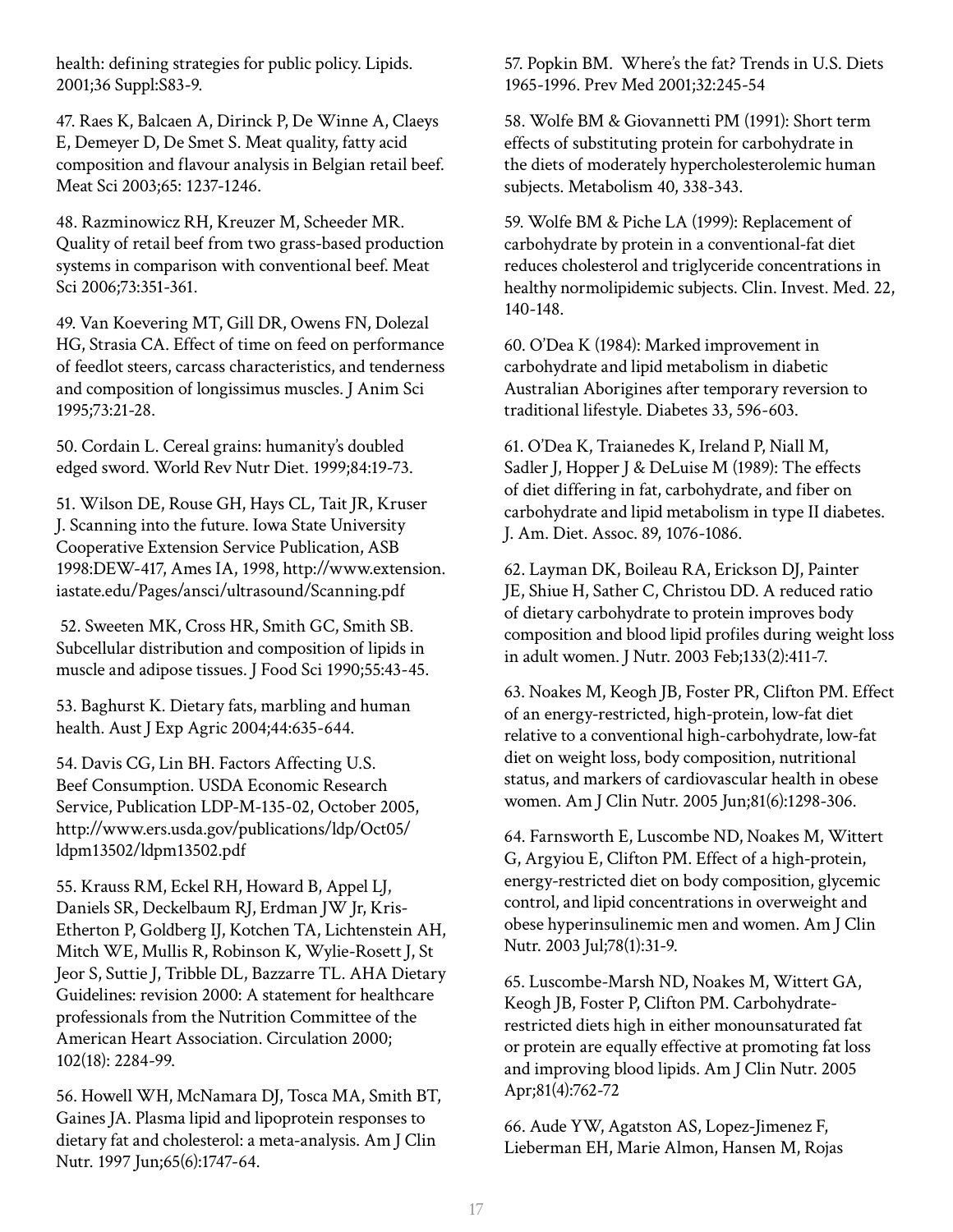G, Lamas GA, Hennekens CH. The national cholesterol education program diet vs a diet lower in carbohydrates and higher in protein and monounsaturated fat: a randomized trial. Arch Intern Med. 2004 Oct 25;164(19):2141-6.

67. McAuley KA, Hopkins CM, Smith KJ, McLay RT, Williams SM, Taylor RW, Mann JI. Comparison of high-fat and high-protein diets with a highcarbohydrate diet in insulin-resistant obese women. Diabetologia. 2005 Jan;48(1):8-16.

68. Appel LJ, Sacks FM, Carey VJ, Obarzanek E, Swain JF, Miller ER 3rd, Conlin PR, Erlinger TP, Rosner BA, Laranjo NM, Charleston J, McCarron P, Bishop LM; OmniHeart Collaborative Research Group. Effects of protein, monounsaturated fat, and carbohydrate intake on blood pressure and serum lipids: results of the OmniHeart randomized trial. JAMA. 2005 Nov 16;294(19):2455-64.

69. Kalopissis, AD Griffaton G, Fau D. Inhibition of hepatic very low density lipoprotein secretion on obese Zucker rats adapted to a high protein diet. Metabolism 1995;44:19-29.

70. Appel LJ. The effects of protein intake on blood pressure and cardiovascular disease. Curr Opin Lipidol. 2003 Feb;14(1):55-9. Review.

71. Elliott P. Protein intake and blood pressure in cardiovascular disease. Proc Nutr Soc. 2003 May;62(2):495-504.

72. He J, Whelton PK. Elevated systolic blood pressure as a risk factor for cardiovascular and renal disease. J Hypertens Suppl. 1999 Jun;17(2):S7-13.

73. Burke V, Hodgson JM, Beilin LJ, Giangiulioi N, Rogers P, Puddey IB. Dietary protein and soluble fiber reduce ambulatory blood pressure in treated hypertensives. Hypertension. 2001 Oct;38(4):821-6.

74. Washburn S, Burke GL, Morgan T, Anthony M. Effect of soy protein supplementation on serum lipoproteins, blood pressure, and menopausal symptoms in perimenopausal women. Menopause. 1999 Spring;6(1):7-13.

75. He J, Gu D, Wu X, Chen J, Duan X, Chen J, Whelton PK. Effect of soybean protein on blood pressure: a randomized, controlled trial.Ann Intern Med. 2005 Jul 5;143(1):1-9.

76. Hodgson JM, Burke V, Beilin LJ, Puddey IB. Partial

substitution of carbohydrate intake with protein intake from lean red meat lowers blood pressure in hypertensive persons. Am J Clin Nutr. 2006 Apr;83(4):780-7

77. Nuttall FQ, Gannon MC. The metabolic response to a high-protein, low- carbohydrate diet in men with type 2 diabetes mellitus. Metabolism. 2006 Feb;55(2):243- 51.

78. Nuttall FQ, Gannon MC. Metabolic response of people with type 2 diabetes to a high protein diet. Nutr Metab (Lond). 2004 Sep 13;1(1):652.

79. McAuley KA, Smith KJ, Taylor RW, McLay RT, Williams SM, Mann JI. Long- term effects of popular dietary approaches on weight loss and features of insulin resistance. Int J Obes (Lond). 2006 Feb;30(2):342-9.

80. Weigle DS, Breen PA, Matthys CC, Callahan HS, Meeuws KE, Burden VR, Purnell JQ. A highprotein diet induces sustained reductions in appetite, ad libitum caloric intake, and body weight despite compensatory changes in diurnal plasma leptin and ghrelin concentrations. Am J Clin Nutr. 2005 Jul;82(1):41-8

81. Due A, Toubro S, Skov AR, Astrup A. Effect of normal-fat diets, either medium or high in protein, on body weight in overweight subjects: a randomised 1-year trial. Int J Obes Relat Metab Disord. 2004 Oct;28(10):1283-90

82. Westerterp-Plantenga MS, Lejeune MP, Nijs I, van Ooijen M, Kovacs EM. High protein intake sustains weight maintenance after body weight loss in humans. Int J Obes Relat Metab Disord. 2004 Jan;28(1):57-64.

83. Lejeune MP, Kovacs EM, Westerterp-Plantenga MS. Additional protein intake limits weight regain after weight loss in humans. Br J Nutr. 2005 Feb;93(2):281-9.

84. Porrini M, Santangelo A, Crovetti R, Riso P, Testolin G, Blundell JE. Reid M, Hetherington M. Relative effects of carbohydrates and protein on satiety -- a review of methodology. Neurosci Biobehav Rev 1997 May;21(3):295-308

85. Poppitt SD, McCormack D, Buffenstein R. Shortterm effects of macronutrient preloads on appetite and energy intake in lean women. Physiol Behav 1998 Jun 1;64(3):279-85